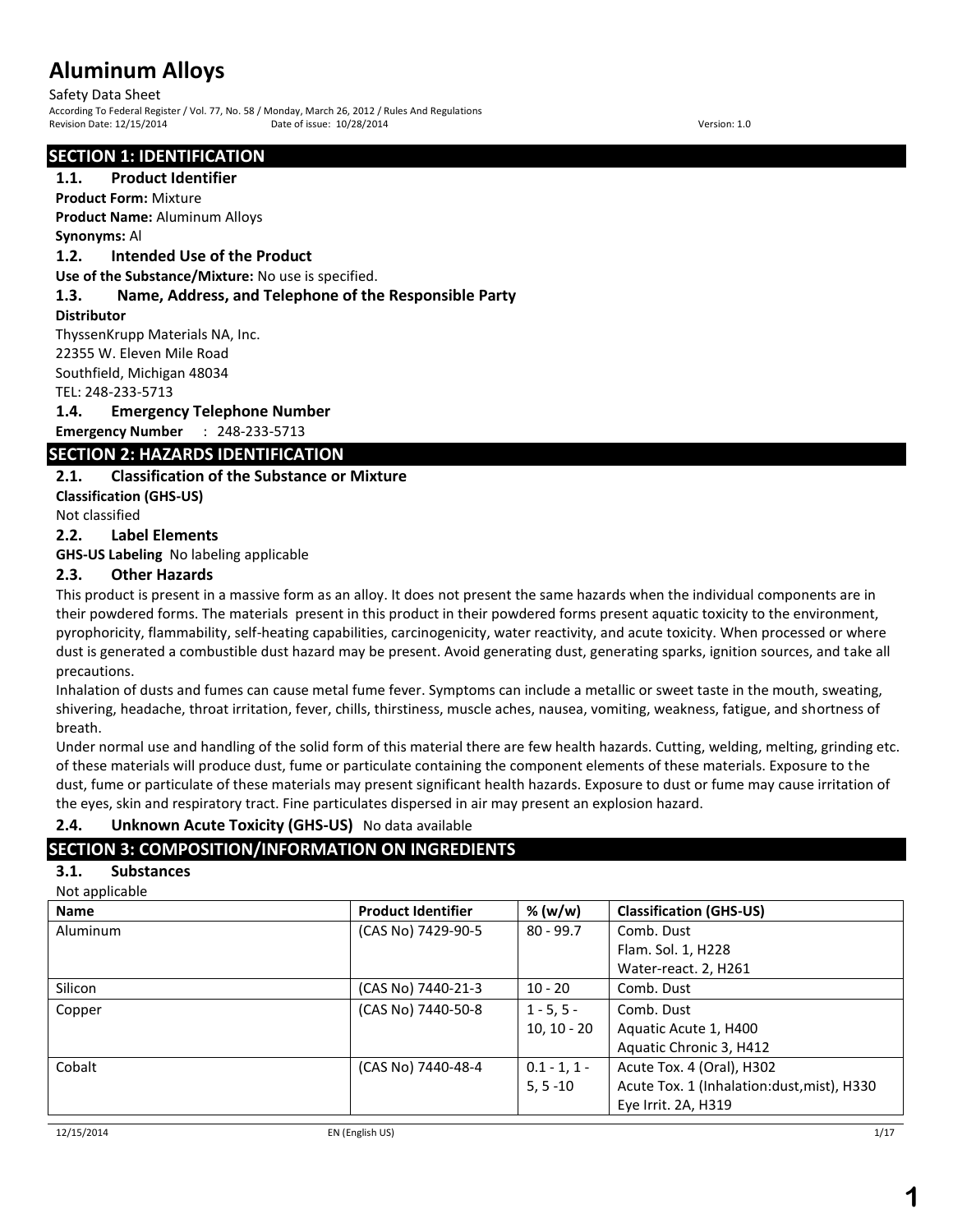Safety Data Sheet

According To Federal Register / Vol. 77, No. 58 / Monday, March 26, 2012 / Rules And Regulations

|                                            |                    |                 | Resp. Sens. 1B, H334                       |
|--------------------------------------------|--------------------|-----------------|--------------------------------------------|
|                                            |                    |                 | Skin Sens. 1, H317                         |
|                                            |                    |                 | Carc. 2, H351                              |
|                                            |                    |                 | Repr. 2, H361                              |
|                                            |                    |                 | Aquatic Acute 3, H402                      |
|                                            |                    |                 | Aquatic Chronic 1, H410                    |
| Zinc oxide                                 | (CAS No) 1314-13-2 | $1 - 5, 5 - 10$ | Aquatic Acute 1, H400                      |
|                                            |                    |                 | Aquatic Chronic 1, H410                    |
| Tin                                        | (CAS No) 7440-31-5 | $1 - 5, 5 - 10$ | Comb. Dust                                 |
| Manganese                                  | (CAS No) 7439-96-5 | $1 - 5, 5 - 10$ | Comb. Dust                                 |
| Lead                                       | (CAS No) 7439-92-1 | $1 - 5, 5 - 10$ | Acute Tox. 4 (Oral), H302                  |
|                                            |                    |                 | Acute Tox. 4 (Inhalation:dust, mist), H332 |
|                                            |                    |                 | Carc. 1B, H350                             |
|                                            |                    |                 | Repr. 1A, H360                             |
|                                            |                    |                 | <b>STOT RE 1, H372</b>                     |
|                                            |                    |                 | Aquatic Acute 1, H400                      |
|                                            |                    |                 | Aquatic Chronic 1, H410                    |
| Nickel                                     | (CAS No) 7440-02-0 | $< 0.1, 0.1 -$  | Skin Sens. 1, H317                         |
|                                            |                    | $1, 1 - 2.4$    | Carc. 2, H351                              |
|                                            |                    |                 | <b>STOT RE 1, H372</b>                     |
|                                            |                    |                 | Aquatic Acute 1, H400                      |
|                                            |                    |                 | Aquatic Chronic 3, H412                    |
| Silver                                     | (CAS No) 7440-22-4 | $0.1 - 1$       | Eye Irrit. 2A, H319                        |
|                                            |                    |                 | STOT SE 3, H335                            |
|                                            |                    |                 | Aquatic Acute 1, H400                      |
| $Eul$ to the $H$ phrases: see section $16$ |                    |                 |                                            |

Full text of H-phrases: see section 16

## **SECTION 4: FIRST AID MEASURES**

## **4.1. Description of First Aid Measures**

**General:** IF exposed or concerned: Get medical advice/attention. Never give anything by mouth to an unconscious person. **Inhalation:** When symptoms occur: go into open air and ventilate suspected area. Keep at rest and in a position comfortable for breathing. Obtain medical attention if breathing difficulty persists.

**Skin Contact:** Cool skin rapidly with cold water after contact with molten product. Removal of solidified molten material from skin requires medical assistance. Remove contaminated clothing. Drench affected area with water for at least 15 minutes. Wash with plenty of soap and water. Wash contaminated clothing before reuse. Obtain medical attention if irritation persists.

**Eye Contact:** Removal of solidified molten material from the eyes requires medical assistance. Immediately rinse with water for a prolonged period (at least 15 minutes) while holding the eyelids wide open. Remove contact lenses, if present and easy to do. Continue rinsing. Obtain medical attention if irritation develops or persists.

**Ingestion:** Rinse mouth. Do NOT induce vomiting. Immediately call a POISON CENTER or doctor/physician.

### **4.2. Most Important Symptoms and Effects Both Acute and Delayed**

**General:** Welding, cutting, or processing this material may release dust or fumes that are hazardous.

**Inhalation:** Inhalation of dusts and fumes can cause metal fume fever. Symptoms can include a metallic or sweet taste in the mouth, sweating, shivering, headache, throat irritation, fever, chills, thirstiness, muscle aches, nausea, vomiting, weakness, fatigue, and shortness of breath.

**Skin Contact:** May cause an allergic skin reaction. Dust from physical alteration of this product causes skin irritation. Causes severe skin burns. Contact with fumes or metal powder will irritate skin. Contact with hot, molten metal will cause thermal burns. Dust may cause irritation in skin folds or by contact in combination with tight clothing. Mechanical damage via flying particles and chipped slag is possible.

**Eye Contact:** Dust may cause mechanical irritation to eyes, nose, throat, and lungs.

**Ingestion:** Ingestion is likely to be harmful or have adverse effects.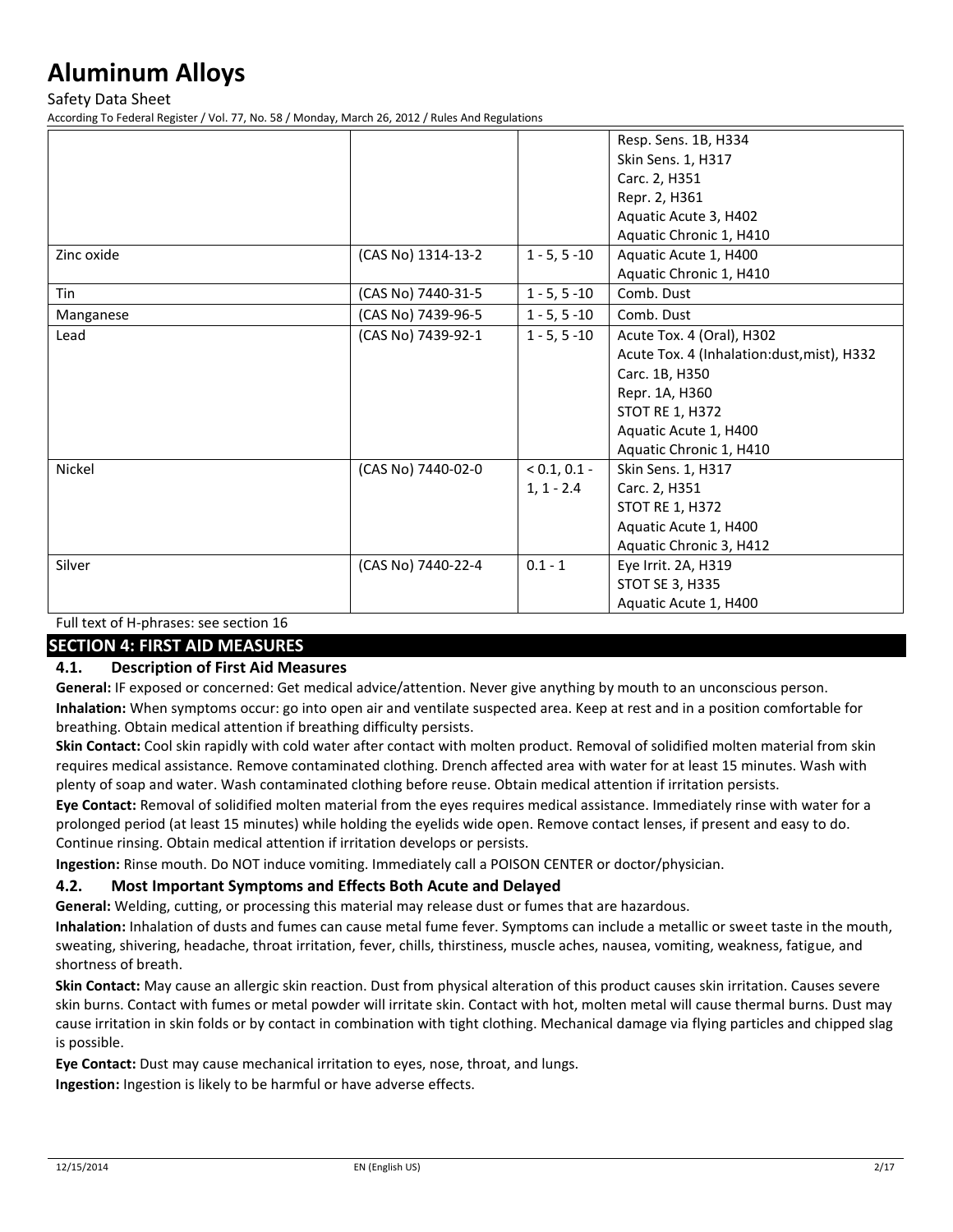Safety Data Sheet

According To Federal Register / Vol. 77, No. 58 / Monday, March 26, 2012 / Rules And Regulations

**Chronic Symptoms:** In massive form, no hazard exists. If physically altered to present slivers, ribbons, dusts or fumes from molten material: Aluminum: Inhalation of finely divided aluminum powder may cause pulmonary fibrosis. Inhalation of Nickel compounds has been shown in studies to provide an increased incidence of cancer of the nasal cavity, lung and possibly larynx in nickel refinery workers. Nickel: May cause a form of dermatitis known as nickel itch and intestinal irritation, which may cause disorders, convulsions and asphyxia. Manganese : Chronic exposure can cause inflammation of the lung tissue, scarring the lungs (pulmonary fibrosis). Copper: Overexposure to fumes may cause metal fume fever (chills, muscle aches, nausea, fever, dry throat, cough, weakness, lassitude); metallic or sweet taste; discoloration of skin and hair. Tissue damage of mucous membranes may follow chronic dust exposure. Silicon : Can cause chronic bronchitis and narrowing of the airways. Lead: Exposure can result in lassitude (weakness, exhaustion), insomnia; facial pallor; anorexia, weight loss, malnutrition; constipation, abdominal pain, colic; anemia; gingival lead line; tremor; encephalopathy; kidney disease; hypertension. Zinc: Prolonged exposure to high concentrations of zinc fumes may cause "zinc shakes", an involuntary twitching of the muscles. Otherwise, zinc is non-toxic. Tin: Has been shown to increase incidence of sarcoma in animal tests. Chronic exposure to tin dusts and fume may result in "stannosis", a mild form of pneumoconiosis. Silver: Chronic skin contact or ingestion of silver dust, salts or fume can result in a condition known as Argyria, a condition with bluish pigmentation of the skin and eyes.

## **4.3. Indication of Any Immediate Medical Attention and Special Treatment Needed**

If exposed or concerned, get medical advice and attention.

## **SECTION 5: FIRE-FIGHTING MEASURES**

### **5.1. Extinguishing Media**

**Suitable Extinguishing Media:** Use extinguishing media appropriate for surrounding fire. Dry sand; Class D Extinguishing Agent (for metal powder fires).

**Unsuitable Extinguishing Media:** Do not use a heavy water stream. Use of heavy stream of water may spread fire. Do not use water when molten material is involved, may react violently or explosively on contact with water.

### **5.2. Special Hazards Arising From the Substance or Mixture**

**Fire Hazard:** A non-combustible material, not considered flammable but will melt above 1215 °F (657.2 °C).

**Explosion Hazard:** In molten state: reacts violently with water (moisture).

**Reactivity:** Hazardous reactions will not occur under normal conditions.

## **5.3. Advice for Firefighters**

**Precautionary Measures Fire:** Under fire conditions, hazardous fumes will be present.

**Firefighting Instructions:** Exercise caution when fighting any chemical fire.

**Protection During Firefighting:** Do not enter fire area without proper protective equipment, including respiratory protection.

**Hazardous Combustion Products**: Oxides of tin. Oxides of nickel. Oxides of copper. Oxides of silicone and carbon. Oxides of lead. Oxides of aluminum. Oxides of silver.

## **Reference to Other Sections**

Refer to section 9 for flammability properties.

## **SECTION 6: ACCIDENTAL RELEASE MEASURES**

### **6.1. Personal Precautions, Protective Equipment and Emergency Procedures**

**General Measures:** Do not handle until all safety precautions have been read and understood. Do not breathe vapors from molten product. Avoid all eye and skin contact and do not breathe dust, fumes, and vapors.

#### **6.1.1. For Non-Emergency Personnel**

**Protective Equipment:** Use appropriate personal protection equipment (PPE).

**Emergency Procedures:** Evacuate unnecessary personnel.

#### **6.1.2. For Emergency Personnel**

**Protective Equipment:** Equip cleanup crew with proper protection.

#### **Emergency Procedures:** Ventilate area.

## **6.2. Environmental Precautions**

Prevent entry to sewers and public waters.

### **6.3. Methods and Material for Containment and Cleaning Up**

**For Containment:** Contain and collect as any solid.

**Methods for Cleaning Up:** Clear up spills immediately and dispose of waste safely. For particulates and dust: Avoid actions that cause dust to become airborne during clean-up such as dry sweeping or using compressed air. Use PPE described in Section 8. Vacuum must be fitted with HEPA filter to prevent release of particulates during clean-up.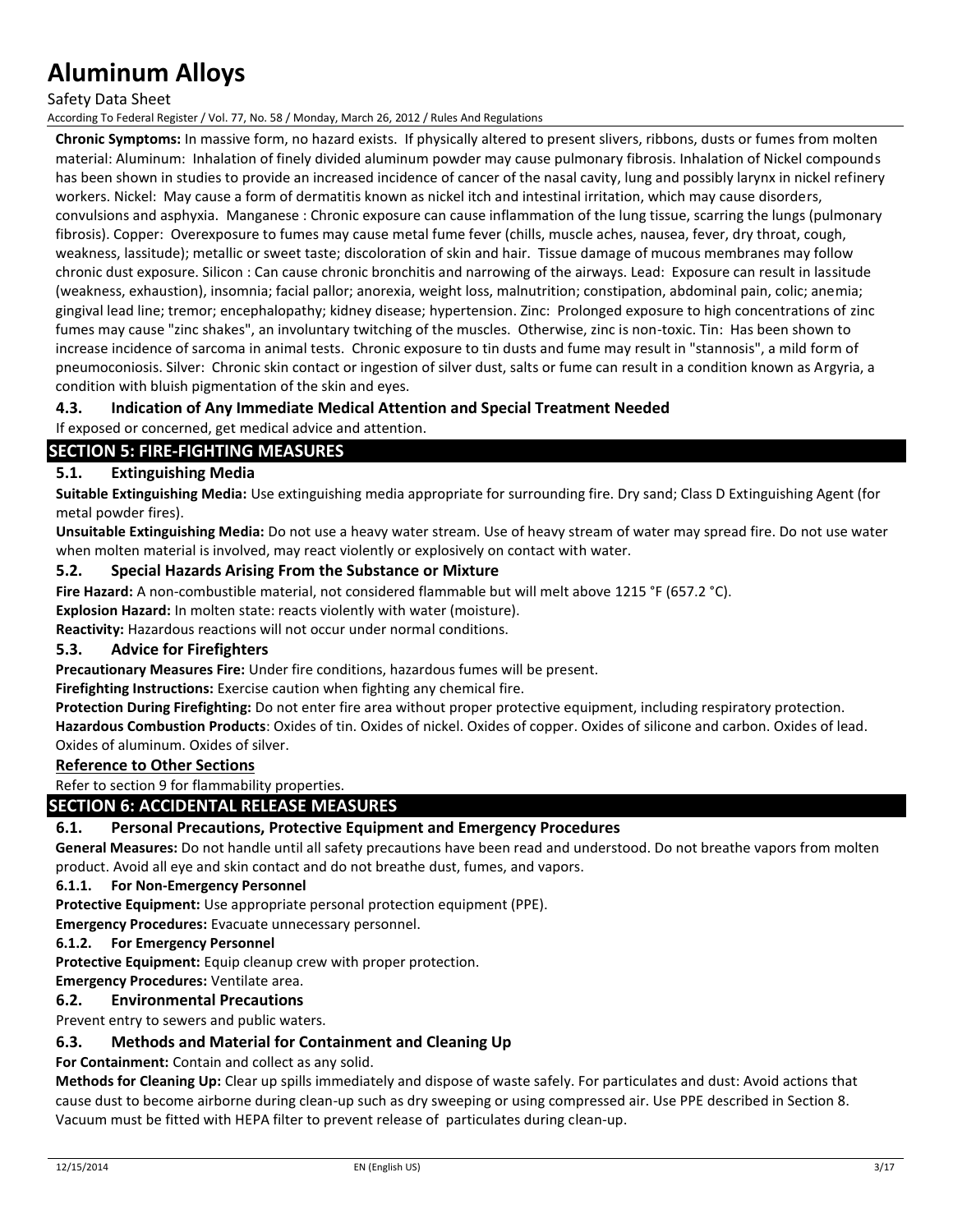Safety Data Sheet

According To Federal Register / Vol. 77, No. 58 / Monday, March 26, 2012 / Rules And Regulations

## **6.4. Reference to Other Sections**

See heading 8, Exposure Controls and Personal Protection. Concerning disposal elimination after cleaning, see item 13.

## **SECTION 7: HANDLING AND STORAGE**

## **7.1. Precautions for Safe Handling**

**Additional Hazards When Processed:** May generate flammable/explosive dusts or turnings when brushed, machined or ground. Use care during processing to minimize generation of dust. Where excessive dust may result, use approved respiratory protection equipment. Heating of product can release toxic or irritating fumes; ensure proper ventilation is employed, proper precautions are enforced, and applicable regulations are followed. Inhalation of fumes may cause metal fume fever.

**Hygiene Measures:** Handle in accordance with good industrial hygiene and safety procedures. Wash hands and other exposed areas with mild soap and water before eating, drinking, or smoking and again when leaving work. Do not eat, drink or smoke when using this product. Contaminated work clothing should not be allowed out of the workplace. Wash contaminated clothing before reuse.

## **7.2. Conditions for Safe Storage, Including Any Incompatibilities**

**Storage Conditions:** Store in a dry, cool and well-ventilated place.

**Incompatible Materials:** Strong acids, strong bases, strong oxidizers. Alkalis. Metal oxides. Water, humidity. Corrosive substances in contact with metals may produce flammable hydrogen gas.

**7.3. Specific End Use(s)**

No use is specified.

## **SECTION 8: EXPOSURE CONTROLS/PERSONAL PROTECTION**

## **8.1. Control Parameters**

For substances listed in section 3 that are not listed here, there are no established Exposure limits from the manufacturer, supplier, importer, or the appropriate advisory agency including: ACGIH (TLV), NIOSH (REL), OSHA (PEL), Canadian provincial governments, or the Mexican government.

| Aluminum (7429-90-5)               |                                      |                                           |
|------------------------------------|--------------------------------------|-------------------------------------------|
| <b>Mexico</b>                      | OEL TWA (mg/m <sup>3</sup> )         | 10 mg/m <sup>3</sup> (dust)               |
| <b>USA ACGIH</b>                   | ACGIH TWA (mg/m <sup>3</sup> )       | 1 mg/m <sup>3</sup> (respirable fraction) |
| <b>USA OSHA</b>                    | OSHA PEL (TWA) (mg/m <sup>3</sup> )  | 15 mg/m <sup>3</sup> (total dust)         |
|                                    |                                      | 5 mg/m <sup>3</sup> (respirable fraction) |
| <b>USA NIOSH</b>                   | NIOSH REL (TWA) (mg/m <sup>3</sup> ) | 10 mg/m <sup>3</sup> (total dust)         |
|                                    |                                      | 5 mg/m <sup>3</sup> (respirable dust)     |
| <b>Alberta</b>                     | OEL TWA (mg/m <sup>3</sup> )         | 10 mg/m <sup>3</sup> (dust)               |
| <b>British Columbia</b>            | OEL TWA (mg/m <sup>3</sup> )         | 1.0 mg/m <sup>3</sup> (respirable)        |
| Manitoba                           | OEL TWA (mg/m <sup>3</sup> )         | 1 mg/m <sup>3</sup> (respirable fraction) |
| <b>New Brunswick</b>               | OEL TWA (mg/m <sup>3</sup> )         | 10 mg/m <sup>3</sup> (metal dust)         |
| <b>Newfoundland &amp; Labrador</b> | OEL TWA (mg/m <sup>3</sup> )         | 1 mg/m <sup>3</sup> (respirable fraction) |
| <b>Nova Scotia</b>                 | OEL TWA (mg/m <sup>3</sup> )         | 1 mg/m <sup>3</sup> (respirable fraction) |
| <b>Nunavut</b>                     | OEL STEL (mg/m <sup>3</sup> )        | $20 \text{ mg/m}^3$                       |
| <b>Nunavut</b>                     | OEL TWA (mg/m <sup>3</sup> )         | $10 \text{ mg/m}^3$                       |
| <b>Northwest Territories</b>       | OEL STEL (mg/m <sup>3</sup> )        | $20 \text{ mg/m}^3$                       |
| <b>Northwest Territories</b>       | OEL TWA (mg/m <sup>3</sup> )         | $10 \text{ mg/m}^3$                       |
| Ontario                            | OEL TWA (mg/m <sup>3</sup> )         | 1 mg/m <sup>3</sup> (respirable)          |
| <b>Prince Edward Island</b>        | OEL TWA (mg/m <sup>3</sup> )         | 1 mg/m <sup>3</sup> (respirable fraction) |
| Québec                             | VEMP ( $mg/m3$ )                     | $10 \text{ mg/m}^3$                       |
| Saskatchewan                       | OEL STEL (mg/m <sup>3</sup> )        | 20 mg/m <sup>3</sup> (dust)               |
| Saskatchewan                       | OEL TWA (mg/m <sup>3</sup> )         | 10 mg/m $3$ (dust)                        |
| Silicon (7440-21-3)                |                                      |                                           |
| <b>Mexico</b>                      | OEL TWA (mg/m <sup>3</sup> )         | 10 mg/m <sup>3</sup> (inhalable fraction) |
| <b>Mexico</b>                      | OEL STEL (mg/m <sup>3</sup> )        | $20 \text{ mg/m}^3$                       |
| <b>USA OSHA</b>                    | OSHA PEL (TWA) (mg/m <sup>3</sup> )  | 15 mg/m <sup>3</sup> (total dust)         |
|                                    |                                      | 5 mg/m <sup>3</sup> (respirable fraction) |
| <b>USA NIOSH</b>                   | NIOSH REL (TWA) $(mg/m3)$            | 10 mg/m <sup>3</sup> (total dust)         |
|                                    |                                      | 5 mg/m <sup>3</sup> (respirable dust)     |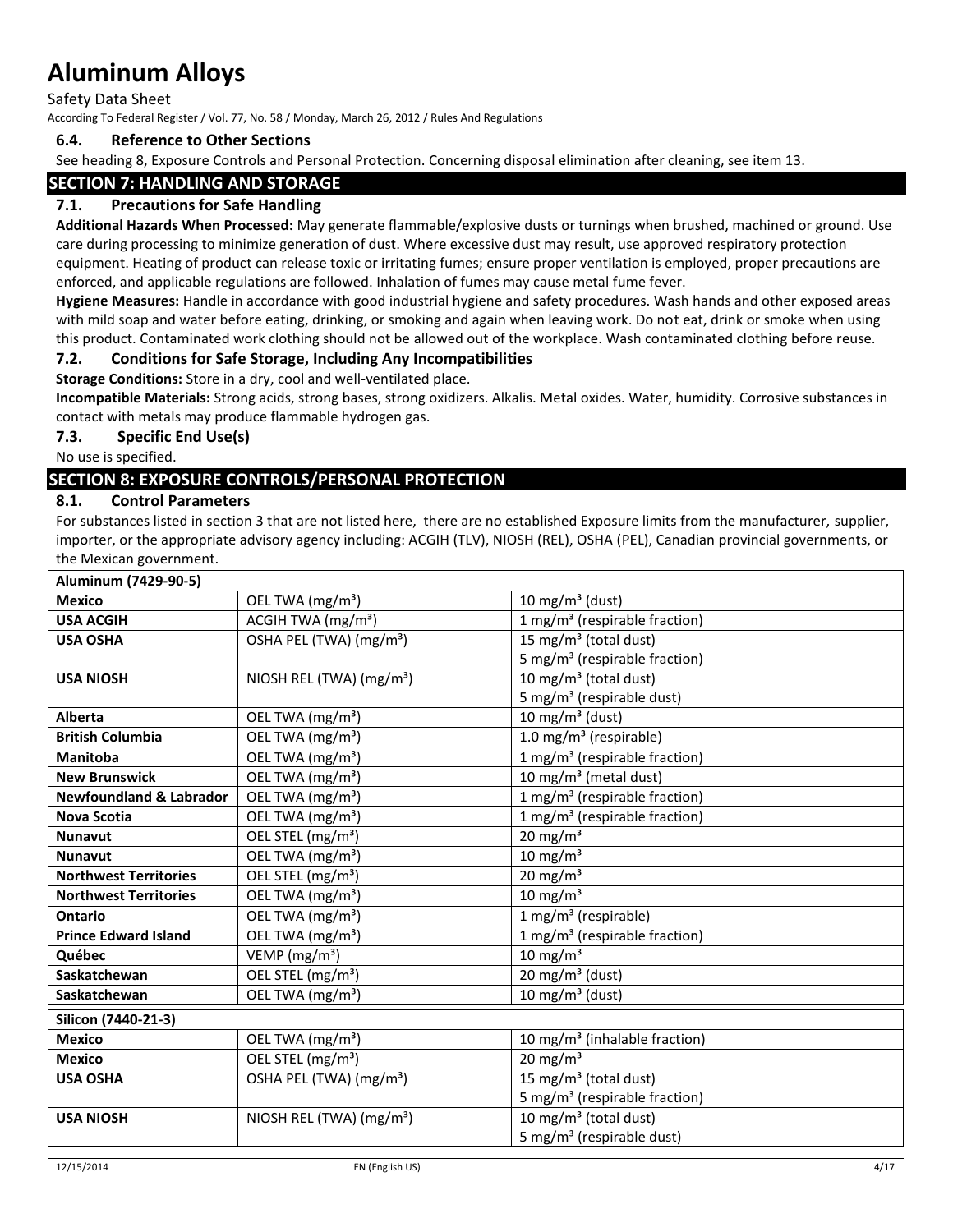## Safety Data Sheet

| <b>British Columbia</b>            | OEL TWA (mg/m <sup>3</sup> )         | 10 mg/m <sup>3</sup> (total dust)                                |
|------------------------------------|--------------------------------------|------------------------------------------------------------------|
| <b>New Brunswick</b>               | OEL TWA (mg/m <sup>3</sup> )         | $10 \text{ mg/m}^3$                                              |
| <b>Nunavut</b>                     | OEL TWA (mg/m <sup>3</sup> )         | 5 mg/m <sup>3</sup> (respirable mass)                            |
| <b>Northwest Territories</b>       | OEL TWA (mg/m <sup>3</sup> )         | 5 mg/m <sup>3</sup> (respirable mass)                            |
| Ontario                            | OEL TWA (mg/m <sup>3</sup> )         | 10 mg/m <sup>3</sup> (total dust)                                |
| Québec                             | VEMP ( $mg/m3$ )                     | 10 mg/m <sup>3</sup> (containing no Asbestos and <1% Crystalline |
|                                    |                                      | silica-total dust)                                               |
| Saskatchewan                       | OEL STEL (mg/m <sup>3</sup> )        | $20$ mg/m <sup>3</sup>                                           |
| Saskatchewan                       | OEL TWA (mg/m <sup>3</sup> )         | $10 \text{ mg/m}^3$                                              |
| Yukon                              | OEL STEL (mg/m <sup>3</sup> )        | $20$ mg/m <sup>3</sup>                                           |
| Yukon                              | OEL TWA (mg/m <sup>3</sup> )         | 30 mppcf                                                         |
| Copper (7440-50-8)                 |                                      |                                                                  |
| <b>Mexico</b>                      | OEL TWA (mg/m <sup>3</sup> )         | $0.2 \text{ mg/m}^3$ (fume)                                      |
|                                    |                                      | 1 mg/m <sup>3</sup> (dust and mist)                              |
| <b>Mexico</b>                      | OEL STEL (mg/m <sup>3</sup> )        | $2$ mg/m <sup>3</sup> (fume)                                     |
|                                    |                                      | $2 \text{ mg/m}^3$ (dust and mist)                               |
| <b>USA ACGIH</b>                   | ACGIH TWA (mg/m <sup>3</sup> )       | 0.2 mg/m <sup>3</sup> (fume)                                     |
| <b>USA OSHA</b>                    | OSHA PEL (TWA) (mg/m <sup>3</sup> )  | $0.1$ mg/m <sup>3</sup> (fume)                                   |
|                                    |                                      | 1 mg/m <sup>3</sup> (dust and mist)                              |
| <b>USA NIOSH</b>                   | NIOSH REL (TWA) (mg/m <sup>3</sup> ) | 1 mg/m <sup>3</sup> (dust and mist)                              |
|                                    |                                      | $0.1 \text{ mg/m}^3$ (fume)                                      |
| <b>USA IDLH</b>                    | US IDLH (mg/m <sup>3</sup> )         | 100 mg/m <sup>3</sup> (dust, fume and mist)                      |
| Alberta                            | OEL TWA (mg/m <sup>3</sup> )         | 0.2 mg/m <sup>3</sup> (fume)                                     |
| <b>British Columbia</b>            | OEL TWA (mg/m <sup>3</sup> )         | 1 mg/m <sup>3</sup> (dust and mist)                              |
| <b>Manitoba</b>                    | OEL TWA (mg/m <sup>3</sup> )         | $0.2$ mg/m <sup>3</sup> (fume)                                   |
| <b>New Brunswick</b>               | OEL TWA (mg/m <sup>3</sup> )         | 0.2 mg/m <sup>3</sup> (fume)                                     |
| <b>Newfoundland &amp; Labrador</b> | OEL TWA (mg/m <sup>3</sup> )         | 0.2 mg/m <sup>3</sup> (fume)                                     |
| <b>Nova Scotia</b>                 | OEL TWA (mg/m <sup>3</sup> )         | 0.2 mg/m <sup>3</sup> (fume)                                     |
| <b>Nunavut</b>                     | OEL STEL (mg/m <sup>3</sup> )        | 0.6 mg/m <sup>3</sup> (fume)                                     |
| <b>Nunavut</b>                     | OEL TWA (mg/m <sup>3</sup> )         | 0.2 mg/m <sup>3</sup> (fume)                                     |
| <b>Northwest Territories</b>       | OEL STEL (mg/m <sup>3</sup> )        | $0.6$ mg/m <sup>3</sup> (fume)                                   |
| <b>Northwest Territories</b>       | OEL TWA (mg/m <sup>3</sup> )         | 0.2 mg/m <sup>3</sup> (fume)                                     |
| <b>Ontario</b>                     | OEL TWA (mg/m <sup>3</sup> )         | $\overline{0.2 \text{ mg}}/\text{m}^3$ (fume)                    |
| <b>Prince Edward Island</b>        | OEL TWA (mg/m <sup>3</sup> )         | 0.2 mg/m <sup>3</sup> (fume)                                     |
| Québec                             | VEMP ( $mg/m3$ )                     | 0.2 mg/m <sup>3</sup> (fume)                                     |
| Saskatchewan                       | OEL STEL (mg/m <sup>3</sup> )        | 0.6 mg/m <sup>3</sup> (fume)                                     |
| Saskatchewan                       | OEL TWA (mg/m <sup>3</sup> )         | 0.2 mg/m <sup>3</sup> (fume)                                     |
| Yukon                              | OEL STEL (mg/m <sup>3</sup> )        | 0.2 mg/m <sup>3</sup> (fume)                                     |
| Yukon                              | OEL TWA (mg/m <sup>3</sup> )         | $0.2$ mg/m <sup>3</sup> (fume)                                   |
| Cobalt (7440-48-4)                 |                                      |                                                                  |
| <b>Mexico</b>                      | OEL TWA (mg/m <sup>3</sup> )         | $0.1 \text{ mg/m}^3$ (dust and fume)                             |
| <b>USA ACGIH</b>                   | ACGIH TWA (mg/m <sup>3</sup> )       | $0.02$ mg/m <sup>3</sup>                                         |
| <b>USA OSHA</b>                    | OSHA PEL (TWA) (mg/m <sup>3</sup> )  | $0.1 \text{ mg/m}^3$ (dust and fume)                             |
| <b>USA NIOSH</b>                   | NIOSH REL (TWA) (mg/m <sup>3</sup> ) | $0.05$ mg/m <sup>3</sup> (dust and fume)                         |
| <b>USA IDLH</b>                    | US IDLH $(mg/m3)$                    | 20 mg/m <sup>3</sup> (dust and fume)                             |
| <b>Alberta</b>                     | OEL TWA (mg/m <sup>3</sup> )         | $0.02$ mg/m <sup>3</sup>                                         |
| <b>British Columbia</b>            | OEL TWA (mg/m <sup>3</sup> )         | $0.02$ mg/m <sup>3</sup>                                         |
| <b>Manitoba</b>                    | OEL TWA (mg/m <sup>3</sup> )         | $0.02$ mg/m <sup>3</sup>                                         |
| <b>New Brunswick</b>               | OEL TWA (mg/m <sup>3</sup> )         | $0.02$ mg/m <sup>3</sup>                                         |
| <b>Newfoundland &amp; Labrador</b> | OEL TWA (mg/m <sup>3</sup> )         | $0.02$ mg/m <sup>3</sup>                                         |
| <b>Nova Scotia</b>                 | OEL TWA (mg/m <sup>3</sup> )         | $0.02$ mg/m <sup>3</sup>                                         |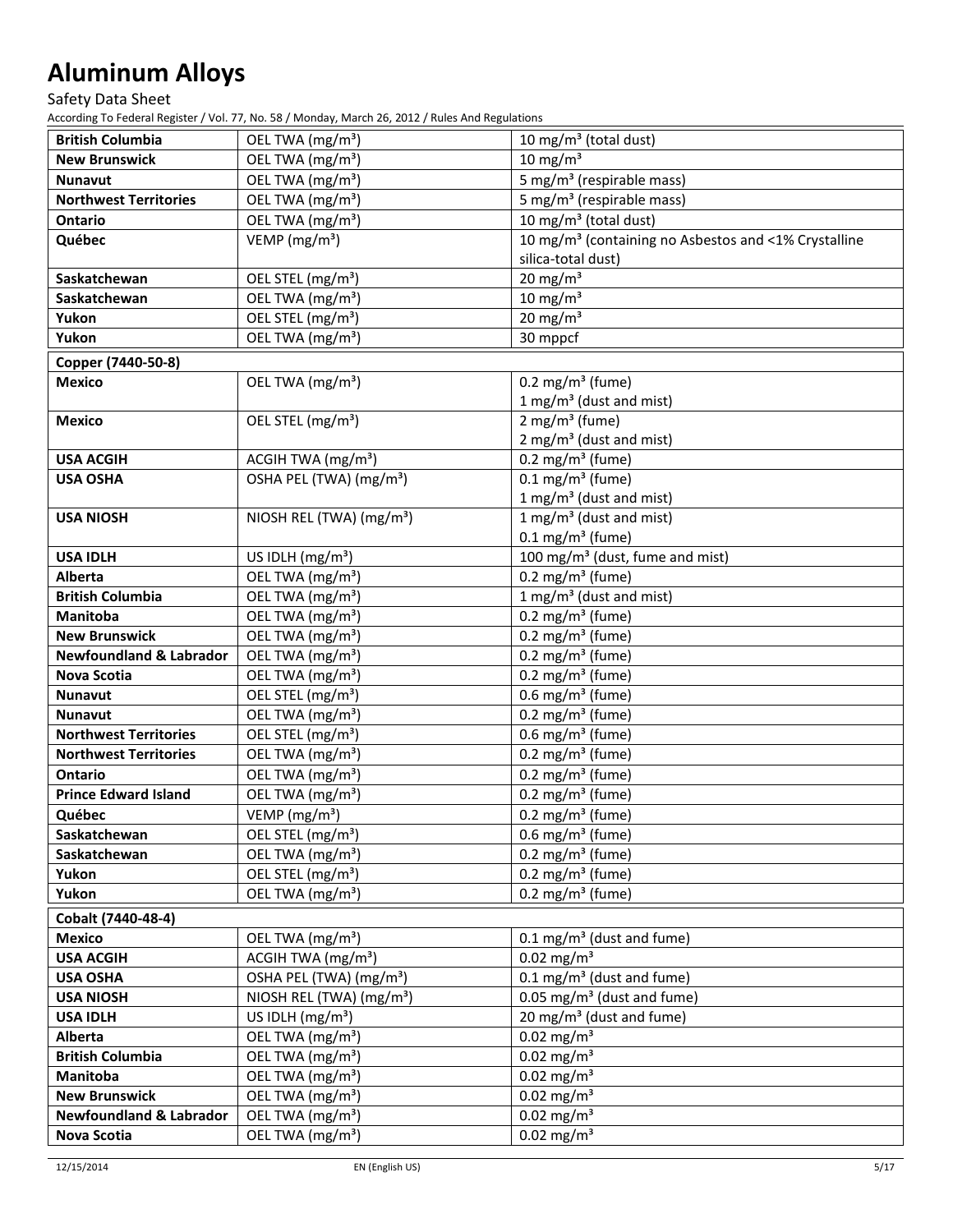## Safety Data Sheet

| Nunavut                            | OEL STEL (mg/m <sup>3</sup> )            | 0.3 mg/m <sup>3</sup> (dust and fume)                               |
|------------------------------------|------------------------------------------|---------------------------------------------------------------------|
| <b>Nunavut</b>                     | OEL TWA (mg/m <sup>3</sup> )             | $0.1 \text{ mg/m}^3$ (metal-dust and fume)                          |
| <b>Northwest Territories</b>       | OEL STEL (mg/m <sup>3</sup> )            | 0.3 mg/m <sup>3</sup> (dust and fume)                               |
| <b>Northwest Territories</b>       | OEL TWA (mg/m <sup>3</sup> )             | $0.1 \text{ mg/m}^3$ (dust and fume)                                |
| <b>Ontario</b>                     | OEL TWA (mg/m <sup>3</sup> )             | $0.02$ mg/m <sup>3</sup>                                            |
| <b>Prince Edward Island</b>        | OEL TWA (mg/m <sup>3</sup> )             | $0.02$ mg/m <sup>3</sup>                                            |
| Québec                             | VEMP (mg/m <sup>3</sup> )                | $0.02$ mg/m <sup>3</sup>                                            |
| Saskatchewan                       | OEL STEL (mg/m <sup>3</sup> )            | $0.06$ mg/m <sup>3</sup>                                            |
| Saskatchewan                       | OEL TWA (mg/m <sup>3</sup> )             | $0.02$ mg/m <sup>3</sup>                                            |
| Yukon                              | OEL STEL (mg/m <sup>3</sup> )            | $0.15$ mg/m <sup>3</sup> (dust and fume)                            |
| Yukon                              | OEL TWA (mg/m <sup>3</sup> )             | 0.05 mg/m <sup>3</sup> (dust and fume)                              |
| Zinc oxide (1314-13-2)             |                                          |                                                                     |
| <b>Mexico</b>                      | OEL TWA (mg/m <sup>3</sup> )             | 5 mg/m <sup>3</sup> (fume)                                          |
|                                    |                                          | 10 mg/m $3$ (dust)                                                  |
| <b>Mexico</b>                      | OEL STEL (mg/m <sup>3</sup> )            | $10$ mg/m <sup>3</sup> (fume)                                       |
| <b>USA ACGIH</b>                   | ACGIH TWA (mg/m <sup>3</sup> )           | 2 mg/m <sup>3</sup> (respirable fraction)                           |
| <b>USA ACGIH</b>                   | ACGIH STEL (mg/m <sup>3</sup> )          | 10 mg/m <sup>3</sup> (respirable fraction)                          |
| <b>USA OSHA</b>                    | OSHA PEL (TWA) (mg/m <sup>3</sup> )      | 5 mg/m <sup>3</sup> (fume)                                          |
|                                    |                                          | 15 mg/m <sup>3</sup> (total dust)                                   |
|                                    |                                          | 5 mg/m <sup>3</sup> (respirable fraction)                           |
| <b>USA NIOSH</b>                   | NIOSH REL (TWA) (mg/m <sup>3</sup> )     | 5 mg/m <sup>3</sup> (dust and fume)                                 |
| <b>USA NIOSH</b>                   | NIOSH REL (STEL) (mg/m <sup>3</sup> )    | 10 mg/m <sup>3</sup> (fume)                                         |
| <b>USA NIOSH</b>                   | NIOSH REL (ceiling) (mg/m <sup>3</sup> ) | 15 mg/m <sup>3</sup> (dust)                                         |
| <b>USA IDLH</b>                    | US IDLH $(mg/m3)$                        | 500 mg/m $3$                                                        |
| Alberta                            | OEL STEL (mg/m <sup>3</sup> )            | 10 mg/m <sup>3</sup> (respirable)                                   |
| <b>Alberta</b>                     | OEL TWA (mg/m <sup>3</sup> )             | $2$ mg/m <sup>3</sup> (respirable)                                  |
| <b>British Columbia</b>            | OEL STEL (mg/m <sup>3</sup> )            | 10 mg/m <sup>3</sup> (respirable)                                   |
| <b>British Columbia</b>            | OEL TWA (mg/m <sup>3</sup> )             | 2 mg/m <sup>3</sup> (respirable)                                    |
| <b>Manitoba</b>                    | OEL STEL (mg/m <sup>3</sup> )            | 10 mg/m <sup>3</sup> (respirable fraction)                          |
| <b>Manitoba</b>                    | OEL TWA (mg/m <sup>3</sup> )             | 2 mg/m <sup>3</sup> (respirable fraction)                           |
| <b>New Brunswick</b>               | OEL STEL (mg/m <sup>3</sup> )            | 10 mg/m <sup>3</sup> (fume)                                         |
| <b>New Brunswick</b>               | OEL TWA (mg/m <sup>3</sup> )             | 10 mg/m <sup>3</sup> (particulate matter containing no Asbestos and |
|                                    |                                          | <1% Crystalline silica, dust)                                       |
| <b>Newfoundland &amp; Labrador</b> | OEL STEL (mg/m <sup>3</sup> )            | 10 mg/m <sup>3</sup> (respirable fraction)                          |
| <b>Newfoundland &amp; Labrador</b> | OEL TWA (mg/m <sup>3</sup> )             | 2 mg/m <sup>3</sup> (respirable fraction)                           |
| <b>Nova Scotia</b>                 | OEL STEL (mg/m <sup>3</sup> )            | 10 mg/m <sup>3</sup> (respirable fraction)                          |
| <b>Nova Scotia</b>                 | OEL TWA (mg/m <sup>3</sup> )             | 2 mg/m <sup>3</sup> (respirable fraction)                           |
| <b>Nunavut</b>                     | OEL STEL (mg/m <sup>3</sup> )            | 10 mg/m <sup>3</sup> (fume)                                         |
| Nunavut                            | OEL TWA (mg/m <sup>3</sup> )             | 5 mg/m <sup>3</sup> (fume)                                          |
| <b>Northwest Territories</b>       | OEL STEL (mg/m <sup>3</sup> )            | $10$ mg/m <sup>3</sup> (fume)                                       |
| <b>Northwest Territories</b>       | OEL TWA (mg/m <sup>3</sup> )             | 5 mg/m <sup>3</sup> (fume)                                          |
| Ontario                            | OEL STEL (mg/m <sup>3</sup> )            | 10 mg/m <sup>3</sup> (respirable)                                   |
| <b>Ontario</b>                     | OEL TWA (mg/m <sup>3</sup> )             | 2 mg/m <sup>3</sup> (respirable)                                    |
| <b>Prince Edward Island</b>        | OEL STEL (mg/m <sup>3</sup> )            | 10 mg/m <sup>3</sup> (respirable fraction)                          |
| <b>Prince Edward Island</b>        | OEL TWA (mg/m <sup>3</sup> )             | 2 mg/m <sup>3</sup> (respirable fraction)                           |
| Québec                             | VECD ( $mg/m3$ )                         | 10 mg/m $3$ (fume)                                                  |
| Québec                             | VEMP ( $mg/m3$ )                         | 10 mg/m <sup>3</sup> (containing no Asbestos and <1% Crystalline    |
|                                    |                                          | silica-total dust)                                                  |
| Saskatchewan                       | OEL STEL (mg/m <sup>3</sup> )            | 10 mg/m <sup>3</sup> (dust and fume, respirable fraction)           |
| Saskatchewan                       | OEL TWA (mg/m <sup>3</sup> )             | 2 mg/m <sup>3</sup> (dust and fume, respirable fraction)            |
| Yukon                              | OEL STEL (mg/m <sup>3</sup> )            | 10 mg/m <sup>3</sup> (fume)                                         |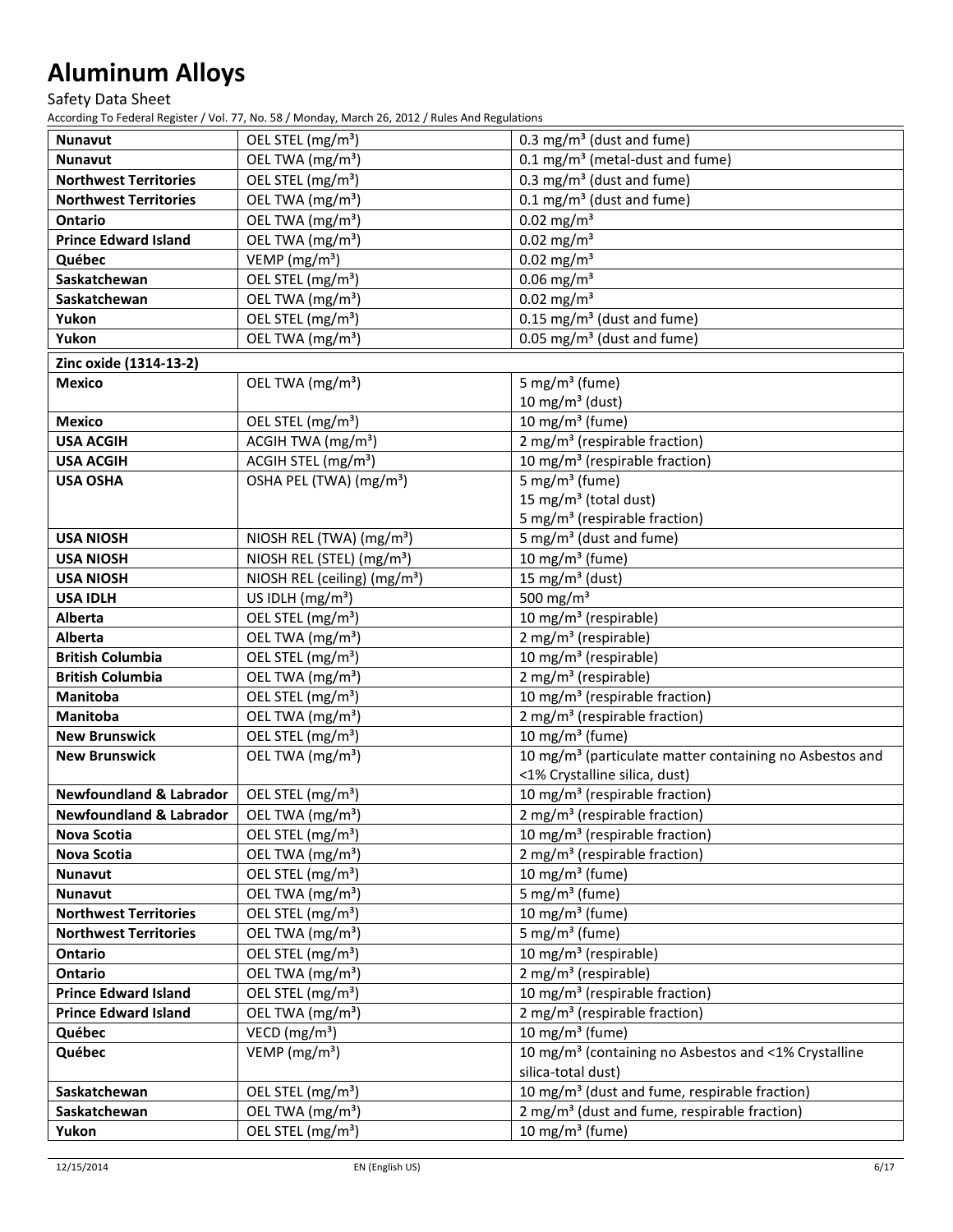Safety Data Sheet

| Yukon                                   | OEL TWA (mg/m <sup>3</sup> )                                 | 5 mg/m <sup>3</sup> (fume)                                           |
|-----------------------------------------|--------------------------------------------------------------|----------------------------------------------------------------------|
| Tin (7440-31-5)                         |                                                              |                                                                      |
| <b>Mexico</b>                           | OEL TWA (mg/m <sup>3</sup> )                                 | $2 \text{ mg/m}^3$                                                   |
| <b>Mexico</b>                           | OEL STEL (mg/m <sup>3</sup> )                                | $4$ mg/m <sup>3</sup>                                                |
| <b>USA ACGIH</b>                        | ACGIH TWA (mg/m <sup>3</sup> )                               | 2 mg/ $m3$                                                           |
| <b>USA NIOSH</b>                        | NIOSH REL (TWA) (mg/m <sup>3</sup> )                         | 2 mg/ $m3$                                                           |
| <b>USA IDLH</b>                         | US IDLH $(mg/m3)$                                            | $100$ mg/m <sup>3</sup>                                              |
| Alberta                                 | OEL TWA (mg/m <sup>3</sup> )                                 | 2 mg/ $m3$                                                           |
| <b>British Columbia</b>                 | OEL TWA (mg/m <sup>3</sup> )                                 | 2 mg/ $m3$                                                           |
| <b>Manitoba</b>                         | OEL TWA (mg/m <sup>3</sup> )                                 | $2$ mg/m <sup>3</sup>                                                |
| <b>New Brunswick</b>                    | OEL TWA (mg/m <sup>3</sup> )                                 | 2 mg/ $m3$                                                           |
| <b>Newfoundland &amp; Labrador</b>      | OEL TWA (mg/m <sup>3</sup> )                                 | $2$ mg/m <sup>3</sup>                                                |
| <b>Nova Scotia</b>                      | OEL TWA (mg/m <sup>3</sup> )                                 | 2 mg/ $m3$                                                           |
| Ontario                                 | OEL TWA (mg/m <sup>3</sup> )                                 | 2 mg/ $m3$                                                           |
| <b>Prince Edward Island</b>             | OEL TWA (mg/m <sup>3</sup> )                                 | 2 mg/ $m3$                                                           |
| Québec                                  | VEMP (mg/m <sup>3</sup> )                                    | 2 mg/ $m3$                                                           |
| Saskatchewan                            | OEL STEL (mg/m <sup>3</sup> )                                | $4$ mg/m <sup>3</sup>                                                |
| Saskatchewan                            | OEL TWA (mg/m <sup>3</sup> )                                 | 2 mg/ $m3$                                                           |
| <b>Manganese (7439-96-5)</b>            |                                                              |                                                                      |
| <b>Mexico</b>                           | OEL TWA (mg/m <sup>3</sup> )                                 | $0.2 \text{ mg/m}^3$                                                 |
|                                         |                                                              | $1$ mg/m <sup>3</sup> (fume)                                         |
| <b>Mexico</b>                           | OEL STEL (mg/m <sup>3</sup> )                                | 3 mg/m <sup>3</sup> (fume)                                           |
| <b>USA ACGIH</b>                        | ACGIH TWA (mg/m <sup>3</sup> )                               | $\overline{0.02}$ mg/m <sup>3</sup> (respirable fraction)            |
|                                         |                                                              | 0.1 mg/m <sup>3</sup> (inhalable fraction)                           |
| <b>USA OSHA</b>                         | OSHA PEL (Ceiling) (mg/m <sup>3</sup> )                      | 5 mg/m <sup>3</sup> (fume)                                           |
| <b>USA NIOSH</b>                        | NIOSH REL (TWA) (mg/m <sup>3</sup> )                         | $1$ mg/m <sup>3</sup> (fume)                                         |
| <b>USA NIOSH</b>                        | NIOSH REL (STEL) (mg/m <sup>3</sup> )                        | 3 mg/ $m3$                                                           |
| <b>USA IDLH</b>                         | US IDLH $(mg/m3)$                                            | 500 mg/m <sup>3</sup>                                                |
| <b>Alberta</b>                          | OEL TWA (mg/m <sup>3</sup> )                                 | $0.2 \text{ mg/m}^3$                                                 |
| <b>British Columbia</b>                 | OEL TWA (mg/m <sup>3</sup> )                                 | $0.2$ mg/m <sup>3</sup>                                              |
| <b>Manitoba</b><br><b>New Brunswick</b> | OEL TWA (mg/m <sup>3</sup> )<br>OEL TWA (mg/m <sup>3</sup> ) | 0.02 mg/m <sup>3</sup> (respirable fraction)<br>$0.2 \text{ mg/m}^3$ |
| <b>Newfoundland &amp; Labrador</b>      | OEL TWA (mg/m <sup>3</sup> )                                 | 0.02 mg/m <sup>3</sup> (respirable fraction)                         |
| <b>Nova Scotia</b>                      | OEL TWA (mg/m <sup>3</sup> )                                 | 0.02 mg/m <sup>3</sup> (respirable fraction)                         |
| <b>Nunavut</b>                          | OEL Ceiling (mg/m <sup>3</sup> )                             | 5 mg/ $m3$                                                           |
| Nunavut                                 | OEL STEL (mg/m <sup>3</sup> )                                | 3 mg/m <sup>3</sup> (fume)                                           |
| <b>Nunavut</b>                          | OEL TWA (mg/m <sup>3</sup> )                                 | $1$ mg/m <sup>3</sup> (fume)                                         |
| <b>Northwest Territories</b>            | OEL Ceiling (mg/m <sup>3</sup> )                             | 5 mg/ $m3$                                                           |
| <b>Northwest Territories</b>            | OEL STEL (mg/m <sup>3</sup> )                                | 3 mg/m <sup>3</sup> (fume)                                           |
| <b>Northwest Territories</b>            | OEL TWA (mg/m <sup>3</sup> )                                 | $1$ mg/m <sup>3</sup> (fume)                                         |
| Ontario                                 | OEL TWA (mg/m <sup>3</sup> )                                 | $0.2 \text{ mg/m}^3$                                                 |
| <b>Prince Edward Island</b>             | OEL TWA (mg/m <sup>3</sup> )                                 | 0.02 mg/m <sup>3</sup> (respirable fraction)                         |
| Québec                                  | VEMP (mg/m <sup>3</sup> )                                    | 0.2 mg/m <sup>3</sup> (total dust and fume)                          |
| Saskatchewan                            | OEL STEL (mg/m <sup>3</sup> )                                | $0.6$ mg/m <sup>3</sup>                                              |
| Saskatchewan                            | OEL TWA (mg/m <sup>3</sup> )                                 | $0.2 \text{ mg/m}^3$                                                 |
| Yukon                                   | OEL Ceiling (mg/m <sup>3</sup> )                             | 5 mg/ $m3$                                                           |
| Lead (7439-92-1)                        |                                                              |                                                                      |
| <b>Mexico</b>                           | OEL TWA (mg/m <sup>3</sup> )                                 | $0.15$ mg/m <sup>3</sup> (dust and fume)                             |
| <b>USA ACGIH</b>                        | ACGIH TWA (mg/m <sup>3</sup> )                               | $0.05$ mg/m <sup>3</sup>                                             |
| <b>USA OSHA</b>                         | OSHA PEL (TWA) (mg/m <sup>3</sup> )                          | 50 $\mu$ g/m <sup>3</sup>                                            |
| <b>USA NIOSH</b>                        | NIOSH REL (TWA) (mg/m <sup>3</sup> )                         | $0.050$ mg/m <sup>3</sup>                                            |
|                                         |                                                              |                                                                      |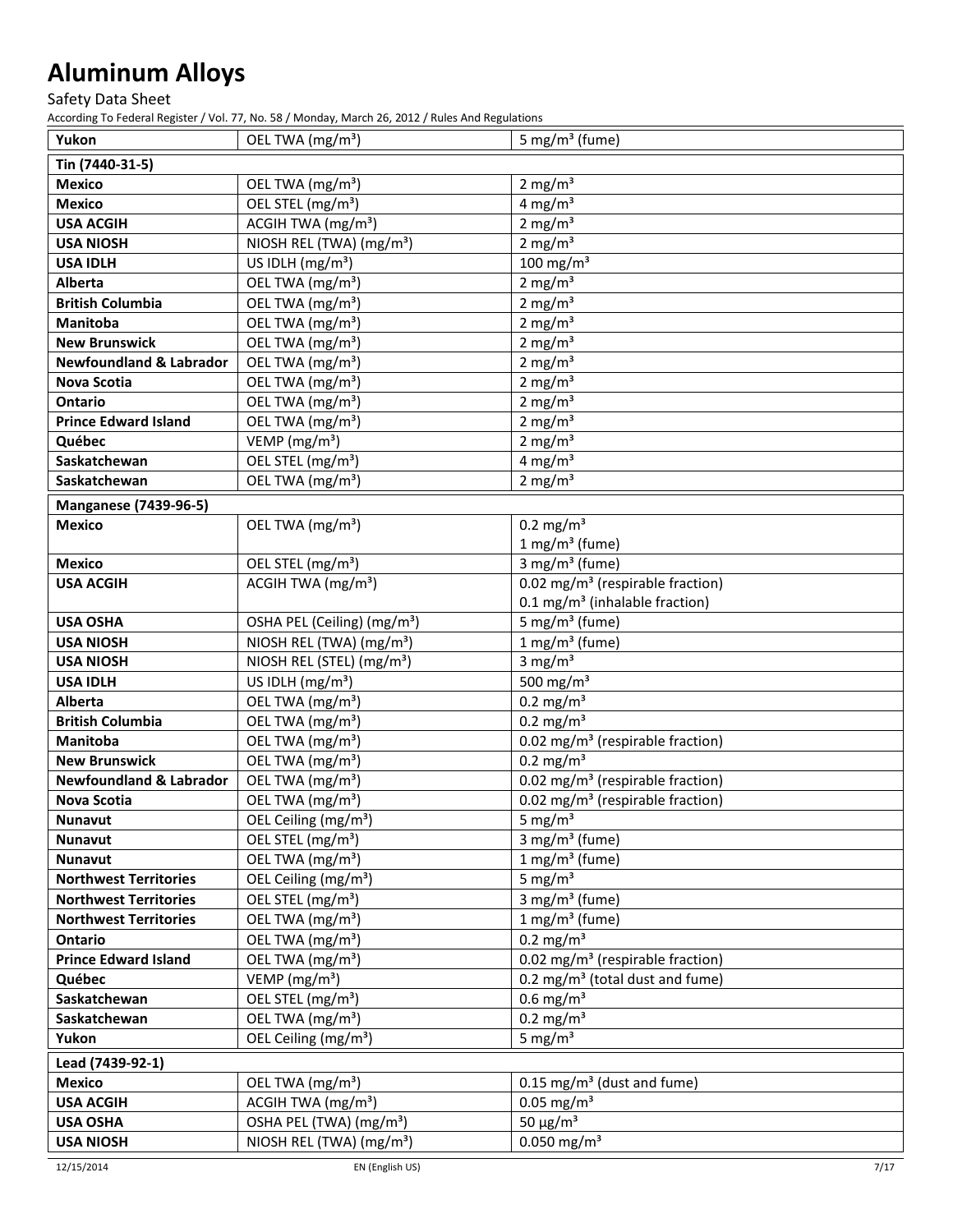Safety Data Sheet

| $100$ mg/m <sup>3</sup><br><b>USA IDLH</b><br>US IDLH $(mg/m3)$                                                  |  |
|------------------------------------------------------------------------------------------------------------------|--|
| <b>Alberta</b><br>OEL TWA (mg/m <sup>3</sup> )<br>$0.05$ mg/m <sup>3</sup>                                       |  |
| $0.05$ mg/m <sup>3</sup><br>OEL TWA (mg/m <sup>3</sup> )<br><b>British Columbia</b>                              |  |
| $0.05$ mg/m <sup>3</sup><br>OEL TWA (mg/m <sup>3</sup> )<br><b>Manitoba</b>                                      |  |
| $0.05$ mg/m <sup>3</sup><br>OEL TWA (mg/m <sup>3</sup> )<br><b>New Brunswick</b>                                 |  |
| $0.05$ mg/m <sup>3</sup><br><b>Newfoundland &amp; Labrador</b><br>OEL TWA (mg/m <sup>3</sup> )                   |  |
| $0.05$ mg/m <sup>3</sup><br>OEL TWA (mg/m <sup>3</sup> )<br>Nova Scotia                                          |  |
| $0.45$ mg/m <sup>3</sup><br>OEL STEL (mg/m <sup>3</sup> )<br>Nunavut                                             |  |
| $0.15$ mg/m <sup>3</sup><br>OEL TWA (mg/m <sup>3</sup> )<br>Nunavut                                              |  |
| OEL STEL (mg/m <sup>3</sup> )<br>$0.45$ mg/m <sup>3</sup><br><b>Northwest Territories</b>                        |  |
| OEL TWA (mg/m <sup>3</sup> )<br>$0.15$ mg/m <sup>3</sup><br><b>Northwest Territories</b>                         |  |
| OEL TWA (mg/m <sup>3</sup> )<br>0.05 mg/m <sup>3</sup> (designated substances regulation)<br><b>Ontario</b>      |  |
| $0.05$ mg/m <sup>3</sup><br>OEL TWA (mg/m <sup>3</sup> )<br><b>Prince Edward Island</b>                          |  |
| $0.05$ mg/m <sup>3</sup><br>Québec<br>VEMP (mg/m <sup>3</sup> )                                                  |  |
| $0.15$ mg/m <sup>3</sup><br>OEL STEL (mg/m <sup>3</sup> )<br>Saskatchewan                                        |  |
| $0.05 \text{ mg/m}^3$<br>OEL TWA (mg/m <sup>3</sup> )<br>Saskatchewan                                            |  |
| OEL STEL (mg/m <sup>3</sup> )<br>0.45 mg/m <sup>3</sup> (dust and fume)<br>Yukon                                 |  |
| Yukon<br>OEL TWA (mg/m <sup>3</sup> )<br>$0.15$ mg/m <sup>3</sup> (dust and fume)                                |  |
| Nickel (7440-02-0)                                                                                               |  |
| 1 mg/m <sup>3</sup><br><b>Mexico</b><br>OEL TWA (mg/m <sup>3</sup> )                                             |  |
| ACGIH TWA (mg/m <sup>3</sup> )<br>1.5 mg/m <sup>3</sup> (inhalable fraction)<br><b>USA ACGIH</b>                 |  |
| $1$ mg/m <sup>3</sup><br><b>USA OSHA</b><br>OSHA PEL (TWA) (mg/m <sup>3</sup> )                                  |  |
| $0.015$ mg/m <sup>3</sup><br><b>USA NIOSH</b><br>NIOSH REL (TWA) (mg/m <sup>3</sup> )                            |  |
| US IDLH (mg/m <sup>3</sup> )<br>$10 \text{ mg/m}^3$<br><b>USA IDLH</b>                                           |  |
| 1.5 mg/ $m3$<br>Alberta<br>OEL TWA (mg/m <sup>3</sup> )                                                          |  |
| $0.05$ mg/m <sup>3</sup><br><b>British Columbia</b><br>OEL TWA (mg/m <sup>3</sup> )                              |  |
| OEL TWA (mg/m <sup>3</sup> )<br>1.5 mg/m <sup>3</sup> (inhalable fraction)<br><b>Manitoba</b>                    |  |
| $1$ mg/m <sup>3</sup><br>OEL TWA (mg/m <sup>3</sup> )<br><b>New Brunswick</b>                                    |  |
| OEL TWA (mg/m <sup>3</sup> )<br>1.5 mg/m <sup>3</sup> (inhalable fraction)<br><b>Newfoundland &amp; Labrador</b> |  |
| OEL TWA (mg/m <sup>3</sup> )<br>1.5 mg/m <sup>3</sup> (inhalable fraction)<br><b>Nova Scotia</b>                 |  |
| OEL STEL (mg/m <sup>3</sup> )<br>2 mg/ $m3$<br>Nunavut                                                           |  |
| $1$ mg/m <sup>3</sup><br>OEL TWA (mg/m <sup>3</sup> )<br>Nunavut                                                 |  |
| OEL STEL (mg/m <sup>3</sup> )<br>$2 \text{ mg/m}^3$<br><b>Northwest Territories</b>                              |  |
| $1 \text{ mg/m}^3$<br>OEL TWA (mg/m <sup>3</sup> )<br><b>Northwest Territories</b>                               |  |
| OEL TWA (mg/m <sup>3</sup> )<br>$1 mg/m3$ (inhalable)<br>Ontario                                                 |  |
| 1.5 mg/m <sup>3</sup> (inhalable fraction)<br><b>Prince Edward Island</b><br>OEL TWA (mg/m <sup>3</sup> )        |  |
| VEMP ( $mg/m3$ )<br>$1 \text{ mg/m}^3$<br>Québec                                                                 |  |
| 3 mg/m <sup>3</sup> (inhalable fraction)<br>OEL STEL (mg/m <sup>3</sup> )<br>Saskatchewan                        |  |
| OEL TWA (mg/m <sup>3</sup> )<br>1.5 mg/m <sup>3</sup> (inhalable fraction)<br>Saskatchewan                       |  |
| OEL STEL (mg/m <sup>3</sup> )<br>3 mg/ $m3$<br>Yukon                                                             |  |
| $1 \text{ mg/m}^3$<br>OEL TWA (mg/m <sup>3</sup> )<br>Yukon                                                      |  |
| Silver (7440-22-4)                                                                                               |  |
| OEL TWA (mg/m <sup>3</sup> )<br>$0.1 \text{ mg/m}^3$<br><b>Mexico</b>                                            |  |
| ACGIH TWA (mg/m <sup>3</sup> )<br>$0.1 \text{ mg/m}^3$ (dust and fume)<br><b>USA ACGIH</b>                       |  |
| $0.01$ mg/m <sup>3</sup><br>OSHA PEL (TWA) (mg/m <sup>3</sup> )<br><b>USA OSHA</b>                               |  |
| NIOSH REL (TWA) (mg/m <sup>3</sup> )<br>$0.01 \,\mathrm{mg/m^3}$ (dust)<br><b>USA NIOSH</b>                      |  |
| 10 mg/m $3$ (dust)<br><b>USA IDLH</b><br>US IDLH $(mg/m3)$                                                       |  |
| OEL TWA (mg/m <sup>3</sup> )<br>$0.1$ mg/m <sup>3</sup><br><b>Alberta</b>                                        |  |
| $0.03$ mg/m <sup>3</sup><br><b>British Columbia</b><br>OEL STEL (mg/m <sup>3</sup> )                             |  |
| $0.01$ mg/m <sup>3</sup><br>OEL TWA (mg/m <sup>3</sup> )<br><b>British Columbia</b>                              |  |
| OEL TWA (mg/m <sup>3</sup> )<br>$0.1 \text{ mg/m}^3$ (dust and fume)<br>Manitoba                                 |  |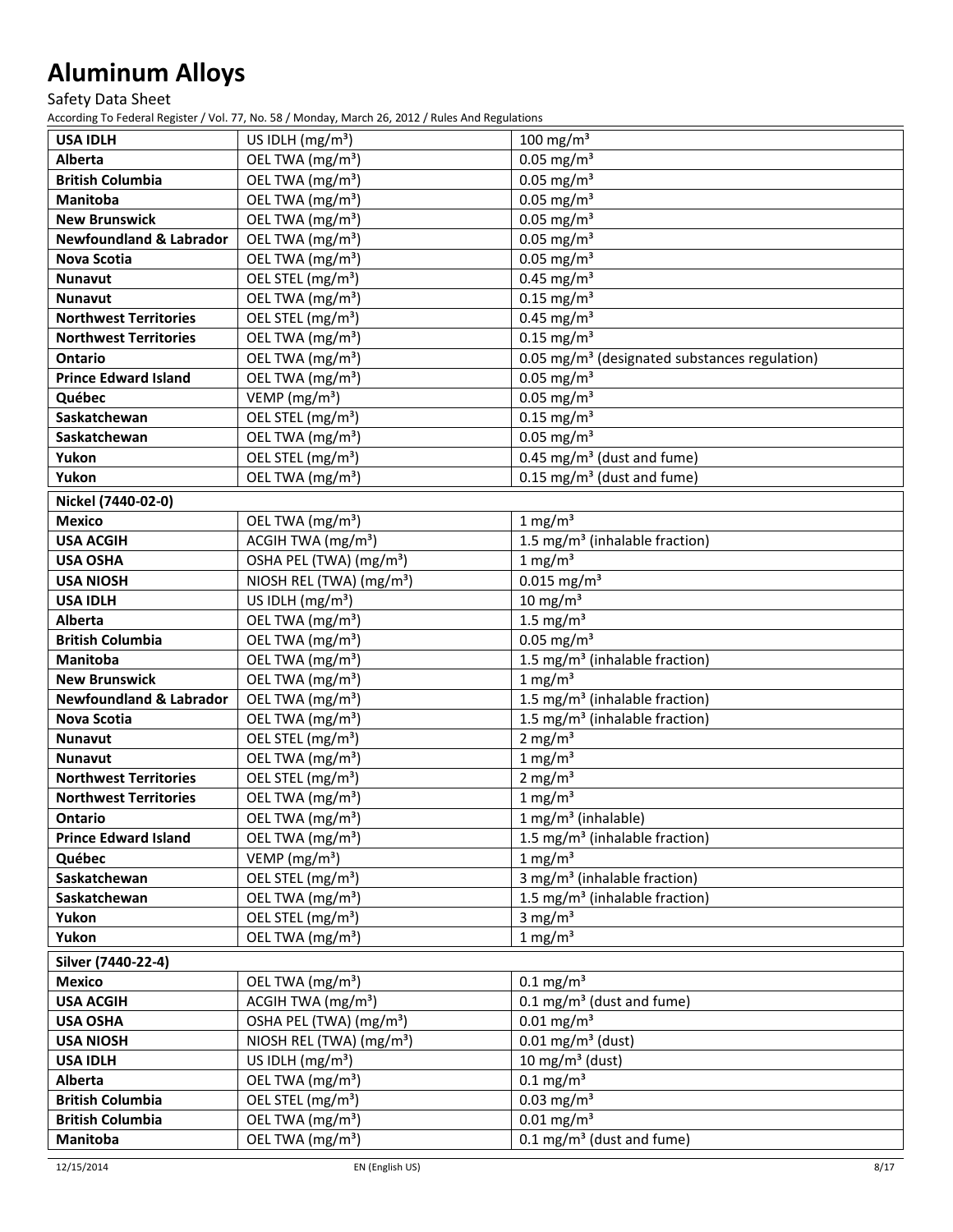#### Safety Data Sheet

According To Federal Register / Vol. 77, No. 58 / Monday, March 26, 2012 / Rules And Regulations

| <b>New Brunswick</b>               | OEL TWA (mg/m <sup>3</sup> )  | $0.1 \text{ mg/m}^3$                 |
|------------------------------------|-------------------------------|--------------------------------------|
| <b>Newfoundland &amp; Labrador</b> | OEL TWA (mg/m <sup>3</sup> )  | $0.1 \text{ mg/m}^3$ (dust and fume) |
| <b>Nova Scotia</b>                 | OEL TWA (mg/m <sup>3</sup> )  | $0.1 \text{ mg/m}^3$ (dust and fume) |
| <b>Nunavut</b>                     | OEL STEL (mg/m <sup>3</sup> ) | $0.3 \text{ mg/m}^3$                 |
| <b>Nunavut</b>                     | OEL TWA (mg/m <sup>3</sup> )  | $0.1 \,\mathrm{mg/m^3}$              |
| <b>Northwest Territories</b>       | OEL STEL (mg/m <sup>3</sup> ) | $0.3 \text{ mg/m}^3$                 |
| <b>Northwest Territories</b>       | OEL TWA (mg/m <sup>3</sup> )  | $0.1 \text{ mg/m}^3$                 |
| <b>Ontario</b>                     | OEL TWA (mg/m <sup>3</sup> )  | $0.1 \text{ mg/m}^3$ (dust and fume) |
| <b>Prince Edward Island</b>        | OEL TWA (mg/m <sup>3</sup> )  | $0.1 \text{ mg/m}^3$ (dust and fume) |
| Québec                             | VEMP ( $mg/m3$ )              | $0.1 \text{ mg/m}^3$                 |
| Saskatchewan                       | OEL STEL (mg/m <sup>3</sup> ) | $0.3 \text{ mg/m}^3$                 |
| Saskatchewan                       | OEL TWA (mg/m <sup>3</sup> )  | $0.1 \text{ mg/m}^3$                 |
| Yukon                              | OEL STEL (mg/m <sup>3</sup> ) | $0.03$ mg/m <sup>3</sup>             |
| Yukon                              | OEL TWA (mg/m <sup>3</sup> )  | $0.01 \,\mathrm{mg/m^3}$             |

## **8.2. Exposure Controls**

**Appropriate Engineering Controls:** Use local exhaust or general dilution ventilation or other suppression methods to maintain dust levels below exposure limits. Power equipment should be equipped with proper dust collection devices. Ensure all national/local regulations are observed.

**Personal Protective Equipment:** Protective clothing. Gloves. Safety glasses. Dust formation: dust mask. Insufficient ventilation: wear respiratory protection.



**Materials for Protective Clothing:** Chemically resistant materials and fabrics. With molten material wear thermally protective clothing.

**Hand Protection:** Wear chemically resistant protective gloves. If material is hot, wear thermally resistant protective gloves.

**Eye Protection:** Chemical goggles or safety glasses.

**Skin and Body Protection:** Wear suitable protective clothing. Wash contaminated clothing before reuse.

**Respiratory Protection:** Use a NIOSH-approved respirator or self-contained breathing apparatus whenever exposure may exceed established Occupational Exposure Limits.

## **SECTION 9: PHYSICAL AND CHEMICAL PROPERTIES**

| <b>Physical State</b><br>Solid<br>$\ddot{\phantom{0}}$<br>Metallic<br>Appearance<br>Odor<br><b>Odorless</b><br><b>Odor Threshold</b><br>Not available |
|-------------------------------------------------------------------------------------------------------------------------------------------------------|
|                                                                                                                                                       |
|                                                                                                                                                       |
|                                                                                                                                                       |
|                                                                                                                                                       |
| Not available<br>рH                                                                                                                                   |
| Not available<br><b>Evaporation Rate</b>                                                                                                              |
| 440 - 1215 °F (226.7 - 657.2 °C)<br><b>Melting Point</b>                                                                                              |
| Not available<br><b>Freezing Point</b>                                                                                                                |
| Not available<br><b>Boiling Point</b>                                                                                                                 |
| <b>Flash Point</b><br>Not applicable                                                                                                                  |
| Not available<br><b>Auto-ignition Temperature</b>                                                                                                     |
| Not available<br><b>Decomposition Temperature</b>                                                                                                     |
| Flammability (solid, gas)<br>Not available                                                                                                            |
| Lower Flammable Limit<br>Not available                                                                                                                |
| Not available<br>Upper Flammable Limit                                                                                                                |
| Not available<br><b>Vapor Pressure</b>                                                                                                                |
| Not available<br><b>Relative Vapor Density at 20 °C</b>                                                                                               |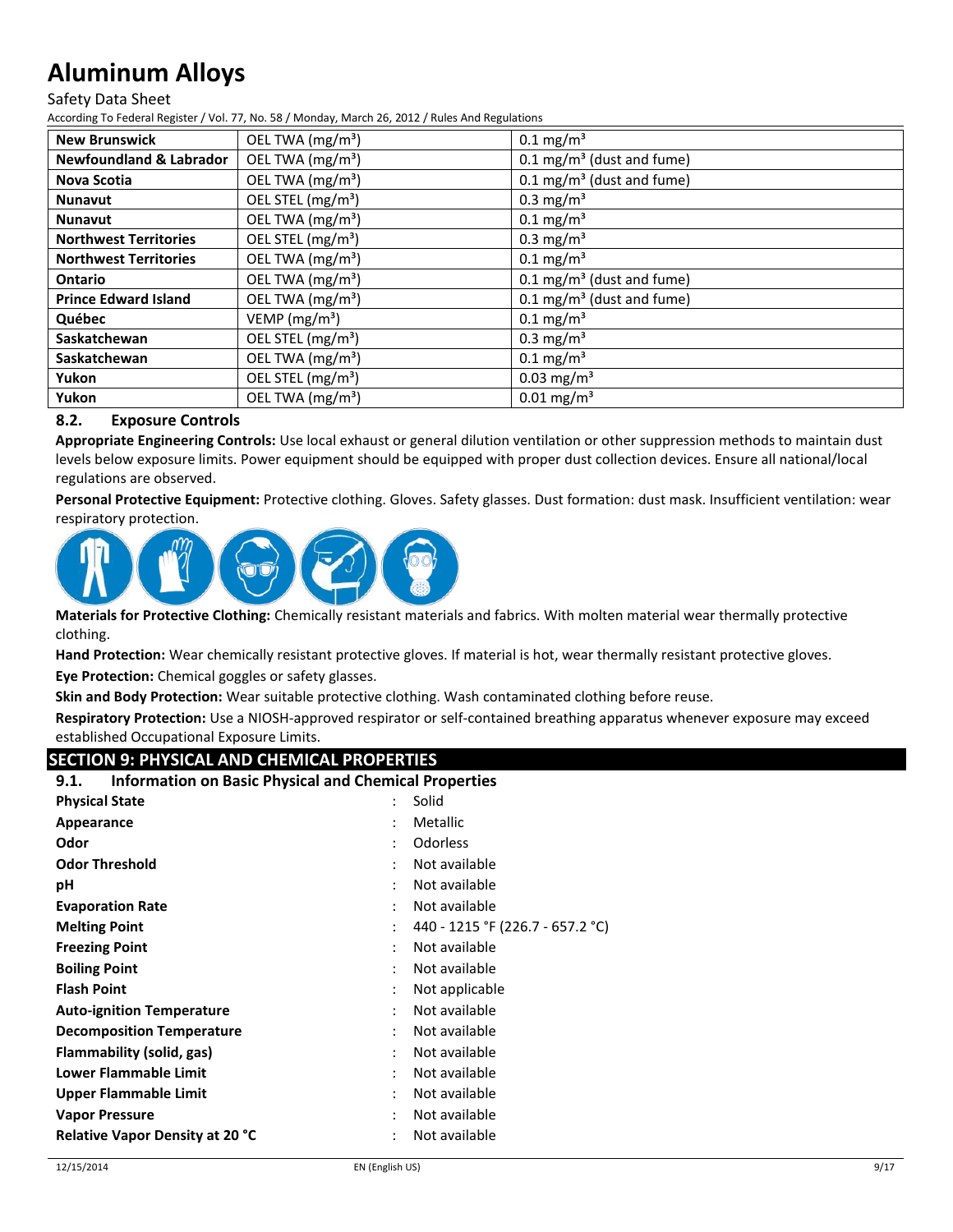Safety Data Sheet

According To Federal Register / Vol. 77, No. 58 / Monday, March 26, 2012 / Rules And Regulations

| <b>Relative Density</b>                                  |              | Not available                                                         |
|----------------------------------------------------------|--------------|-----------------------------------------------------------------------|
| <b>Specific Gravity</b>                                  | $\mathbf{r}$ | $2.5 - 2.9$                                                           |
| Solubility                                               |              | Insoluble in water                                                    |
| <b>Partition Coefficient: N-octanol/water</b>            |              | Not available                                                         |
| <b>Viscosity</b>                                         |              | Not available                                                         |
| <b>Explosion Data - Sensitivity to Mechanical Impact</b> |              | Not expected to present an explosion hazard due to mechanical impact. |
| <b>Explosion Data - Sensitivity to Static Discharge</b>  |              | Not expected to present an explosion hazard due to static discharge.  |

## **SECTION 10: STABILITY AND REACTIVITY**

**10.1. Reactivity:** Hazardous reactions will not occur under normal conditions.

**10.2. Chemical Stability:** Stable under recommended handling and storage conditions (see section 7).

**10.3. Possibility of Hazardous Reactions:** Hazardous polymerization will not occur.

**10.4. Conditions to Avoid:** Avoid creating or spreading dust. Sparks, heat, open flame and other sources of ignition.

**10.5. Incompatible Materials:** When molten: water. Strong acids, strong bases, strong oxidizers. Alkalis. Metal oxides. Moisture. Corrosive substances in contact with metals may produce flammable hydrogen gas.

**10.6. Hazardous Decomposition Products:** Oxides of iron and carbon. Organic acid vapors. With acids, aluminum metals, or ammonium salts may react to form toxic vapors. May form solid compounds releasing heat. Lead compounds.

## **SECTION 11: TOXICOLOGICAL INFORMATION**

**11.1. Information on Toxicological Effects - Product**

**Acute Toxicity:** Not classified.

**LD50 and LC50 Data:** Not available

**Skin Corrosion/Irritation:** Not classified

**Serious Eye Damage/Irritation:** Not classified.

**Respiratory or Skin Sensitization:** Not classified. Not classified.

**Germ Cell Mutagenicity:** Not classified

**Teratogenicity:** Not classified

**Carcinogenicity:** Not classified.

**Specific Target Organ Toxicity (Repeated Exposure):** Not classified.

**Reproductive Toxicity:** Not classified.

**Specific Target Organ Toxicity (Single Exposure):** Not classified

**Aspiration Hazard:** Not classified

**Symptoms/Injuries After Inhalation:** Inhalation of dusts and fumes can cause metal fume fever. Symptoms can include a metallic or sweet taste in the mouth, sweating, shivering, headache, throat irritation, fever, chills, thirstiness, muscle aches, nausea, vomiting, weakness, fatigue, and shortness of breath.

**Symptoms/Injuries After Skin Contact:** May cause an allergic skin reaction. Dust from physical alteration of this product causes skin irritation. Causes severe skin burns. Contact with fumes or metal powder will irritate skin. Contact with hot, molten metal will cause thermal burns. Dust may cause irritation in skin folds or by contact in combination with tight clothing. Mechanical damage via flying particles and chipped slag is possible.

**Symptoms/Injuries After Eye Contact:** Dust may cause mechanical irritation to eyes, nose, throat, and lungs.

**Symptoms/Injuries After Ingestion:** Ingestion is likely to be harmful or have adverse effects.

**Chronic Symptoms:** In massive form, no hazard exists. If physically altered to present slivers, ribbons, dusts or fumes from molten material: Aluminum: Inhalation of finely divided aluminum powder may cause pulmonary fibrosis. Inhalation of Nickel compounds has been shown in studies to provide an increased incidence of cancer of the nasal cavity, lung and possibly larynx in nickel refinery workers. Nickel: May cause a form of dermatitis known as nickel itch and intestinal irritation, which may cause disorders, convulsions and asphyxia. Manganese : Chronic exposure can cause inflammation of the lung tissue, scarring the lungs (pulmonary fibrosis). Copper: Overexposure to fumes may cause metal fume fever (chills, muscle aches, nausea, fever, dry throat, cough, weakness, lassitude); metallic or sweet taste; discoloration of skin and hair. Tissue damage of mucous membranes may follow chronic dust exposure. Silicon : Can cause chronic bronchitis and narrowing of the airways. Lead: Exposure can result in lassitude (weakness, exhaustion), insomnia; facial pallor; anorexia, weight loss, malnutrition; constipation, abdominal pain, colic; anemia; gingival lead line; tremor; encephalopathy; kidney disease; hypertension. Zinc: Prolonged exposure to high concentrations of zinc fumes may cause "zinc shakes", an involuntary twitching of the muscles. Otherwise, zinc is non-toxic. Tin: Has been shown to increase incidence of sarcoma in animal tests. Chronic exposure to tin dusts and fume may result in "stannosis", a mild form of pneumoconiosis. Silver: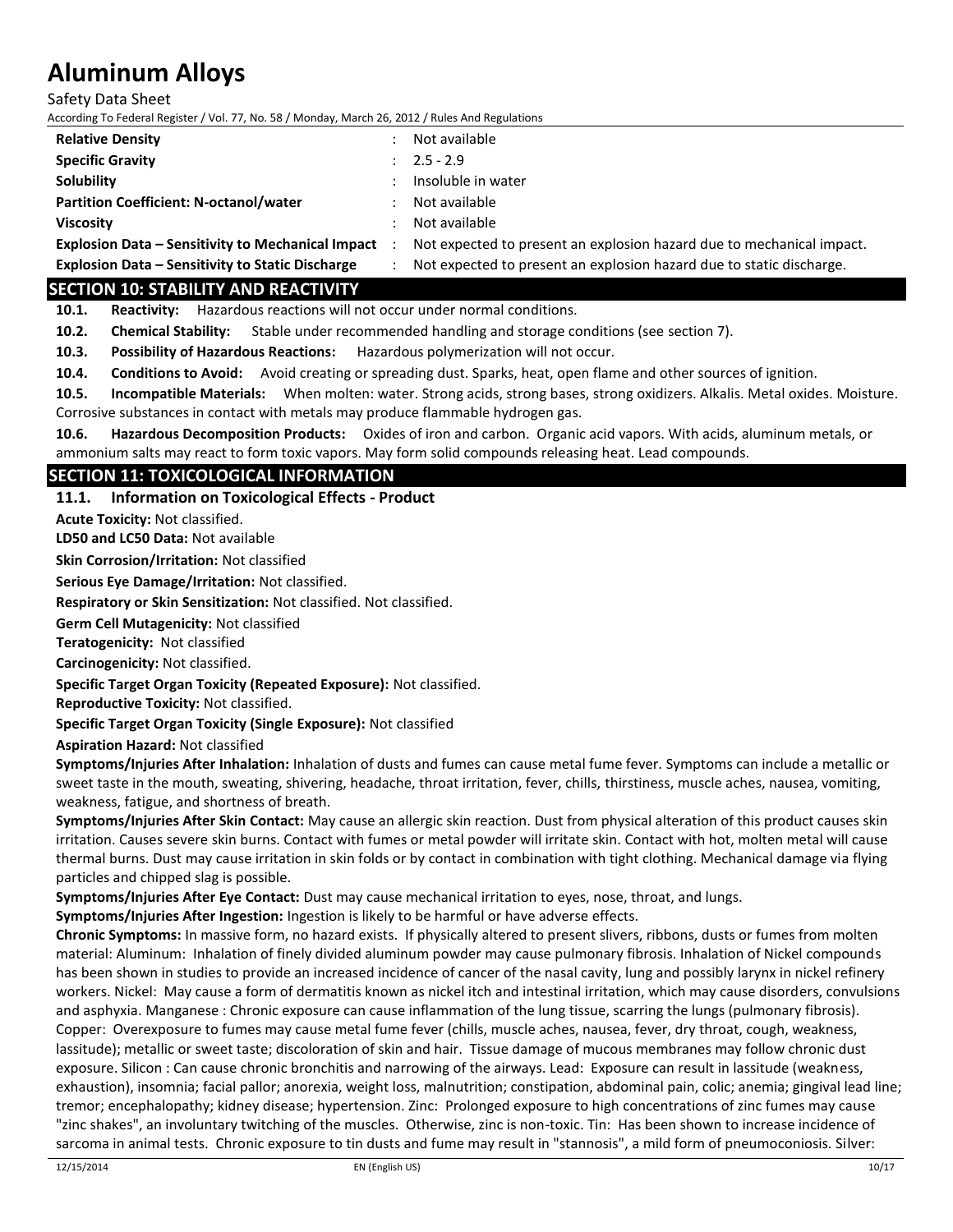Safety Data Sheet

According To Federal Register / Vol. 77, No. 58 / Monday, March 26, 2012 / Rules And Regulations

Chronic skin contact or ingestion of silver dust, salts or fume can result in a condition known as Argyria, a condition with bluish pigmentation of the skin and eyes.

## **11.2. Information on Toxicological Effects - Ingredient(s)**

| LD50 and LC50 Data:                           |                                                |
|-----------------------------------------------|------------------------------------------------|
| Cobalt (7440-48-4)                            |                                                |
| LD50 Oral Rat                                 | 215.9 - 1140 mg/kg                             |
| <b>LC50 Inhalation Rat</b>                    | > 10 mg/l (Exposure time: 1 h)                 |
| ATE US (dust, mist)                           | $0.01$ mg/l/4h                                 |
| Zinc oxide (1314-13-2)                        |                                                |
| LD50 Oral Rat                                 | > 5000 mg/kg                                   |
| <b>LD50 Dermal Rat</b>                        | > 2000 mg/kg                                   |
| Tin (7440-31-5)                               |                                                |
| LD50 Oral Rat                                 | 700 mg/kg                                      |
| <b>Manganese (7439-96-5)</b>                  |                                                |
| LD50 Oral Rat                                 | > 2000 mg/kg                                   |
| Lead (7439-92-1)                              |                                                |
| ATE US (oral)                                 | 500.00 mg/kg body weight                       |
| ATE US (dust, mist)                           | 1.50 mg/l/4h                                   |
| Nickel (7440-02-0)                            |                                                |
| <b>LD50 Oral Rat</b>                          | > 9000 mg/kg                                   |
| Silver (7440-22-4)                            |                                                |
| <b>LD50 Oral Rat</b>                          | > 2000 mg/kg                                   |
| Cobalt (7440-48-4)                            |                                                |
| <b>IARC Group</b>                             | 2B                                             |
| Lead (7439-92-1)                              |                                                |
| <b>IARC Group</b>                             | 2A                                             |
| <b>National Toxicity Program (NTP) Status</b> | Reasonably anticipated to be Human Carcinogen. |
| Nickel (7440-02-0)                            |                                                |
| <b>IARC Group</b>                             | 2B                                             |
| <b>National Toxicity Program (NTP) Status</b> | Reasonably anticipated to be Human Carcinogen. |
| <b>SECTION 12: ECOLOGICAL INFORMATION</b>     |                                                |

**12.1. Toxicity** No additional information available

| Copper (7440-50-8)                    |                                                                                                            |
|---------------------------------------|------------------------------------------------------------------------------------------------------------|
| LC50 Fish 1                           | <= 0.0068 (0.0068 - 0.0156) mg/l (Exposure time: 96 h - Species: Pimephales promelas)                      |
| EC50 Daphnia 1                        | 0.03 mg/l (Exposure time: 48 h - Species: Daphnia magna [Static])                                          |
| <b>EC50 Other Aquatic Organisms 1</b> | 0.0426 (0.0426 - 0.0535) mg/l (Exposure time: 72 h - Species: Pseudokirchneriella<br>subcapitata [static]) |
| <b>LC 50 Fish 2</b>                   | 0.3 mg/l (Exposure time: 96 h - Species: Pimephales promelas [static])                                     |
| <b>EC50 Other Aquatic Organisms 2</b> | 0.031 (0.031 - 0.054) mg/l (Exposure time: 96 h - Species: Pseudokirchneriella subcapitata                 |
|                                       | [static])                                                                                                  |
| Cobalt (7440-48-4)                    |                                                                                                            |
| LC50 Fish 1                           | 100 mg/l (Exposure time: 96 h - Species: Brachydanio rerio [static])                                       |
| Zinc oxide (1314-13-2)                |                                                                                                            |
| LC50 Fish 1                           | 780 μg/l (Exposure time: 96 h - Species: Pimephales promelas)                                              |
| EC50 Daphnia 1                        | $0.122 \text{ mg/l}$                                                                                       |
| <b>NOEC chronic fish</b>              | 0.026 mg/l (Species: Jordanella floridae)                                                                  |
|                                       |                                                                                                            |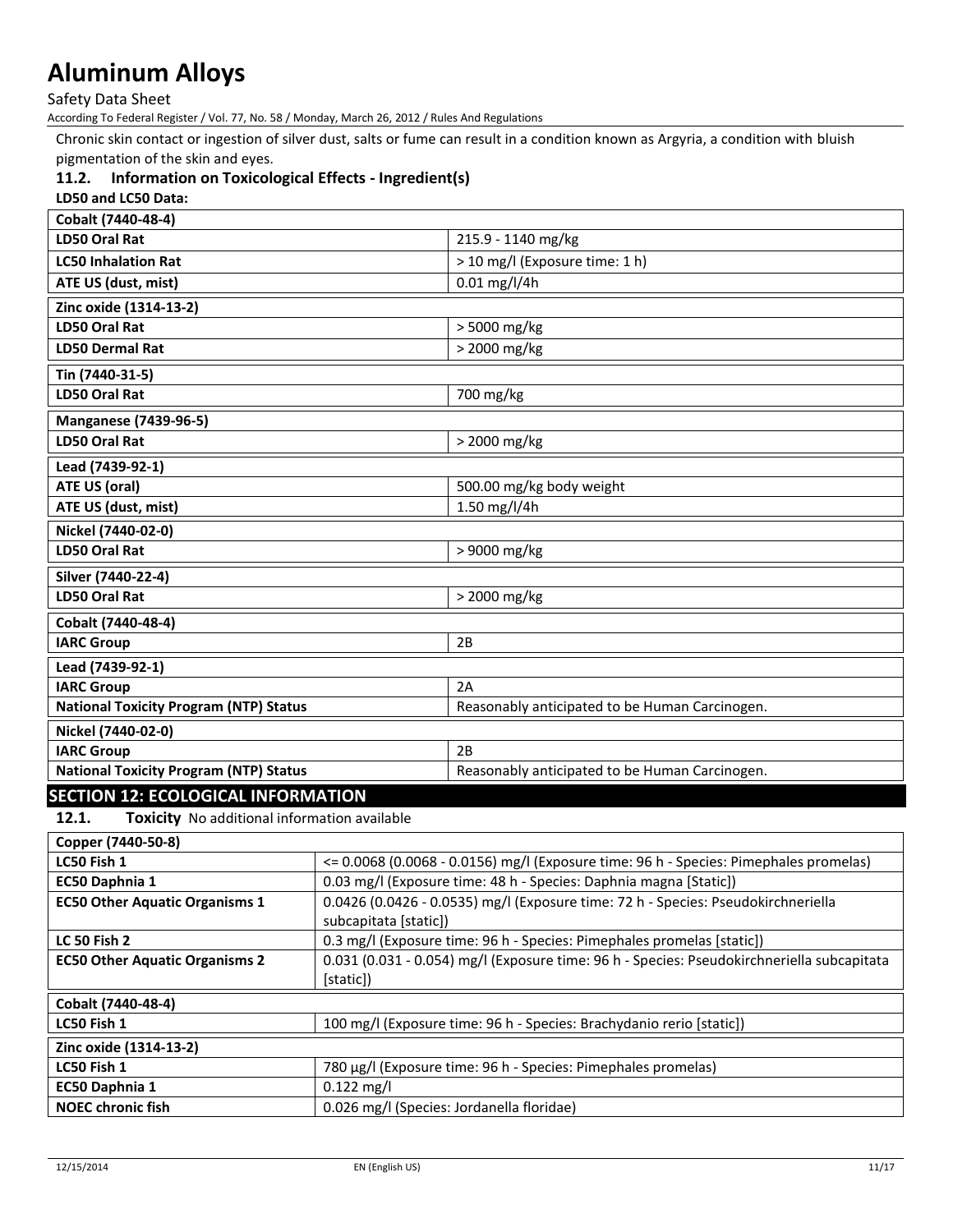Safety Data Sheet

According To Federal Register / Vol. 77, No. 58 / Monday, March 26, 2012 / Rules And Regulations

| According To Federal Register / Vol. 77, No. 58 / Monday, March 26, 2012 / Rules And Regulations |                                                                                                                               |  |
|--------------------------------------------------------------------------------------------------|-------------------------------------------------------------------------------------------------------------------------------|--|
| <b>Manganese (7439-96-5)</b>                                                                     |                                                                                                                               |  |
| <b>NOEC</b> chronic fish                                                                         | 3.6 mg/l (Exposure time: 96h; Species: Oncorhynchus mykiss)                                                                   |  |
| Lead (7439-92-1)                                                                                 |                                                                                                                               |  |
| LC50 Fish 1                                                                                      | 0.44 mg/l (Exposure time: 96 h - Species: Cyprinus carpio [semi-static])                                                      |  |
| EC50 Daphnia 1                                                                                   | 600 µg/l (Exposure time: 48 h - Species: water flea)                                                                          |  |
| <b>LC 50 Fish 2</b>                                                                              | 1.17 mg/l (Exposure time: 96 h - Species: Oncorhynchus mykiss [flow-through])                                                 |  |
| Nickel (7440-02-0)                                                                               |                                                                                                                               |  |
| LC50 Fish 1                                                                                      | 100 mg/l (Exposure time: 96 h - Species: Brachydanio rerio)                                                                   |  |
| EC50 Daphnia 1                                                                                   | 13 (13 - 200) μg/l (Exposure time: 48h - Species: Ceriodaphnia dubia [static])                                                |  |
| <b>LC 50 Fish 2</b>                                                                              | 1.3 mg/l (Exposure time: 96 h - Species: Cyprinus carpio [semi-static])                                                       |  |
| EC50 Daphnia 2                                                                                   | 1 mg/l (Exposure time: 48 h - Species: Daphnia magna [Static])                                                                |  |
| <b>EC50 Other Aquatic Organisms 2</b>                                                            | 0.174 (0.174 - 0.311) mg/l (Exposure time: 96 h - Species: Pseudokirchneriella subcapitata                                    |  |
|                                                                                                  | [static])                                                                                                                     |  |
| Silver (7440-22-4)                                                                               |                                                                                                                               |  |
| LC50 Fish 1                                                                                      | 0.00155 (0.00155 - 0.00293) mg/l (Exposure time: 96 h - Species: Pimephales promelas                                          |  |
|                                                                                                  | [static])                                                                                                                     |  |
| EC50 Daphnia 1                                                                                   | 0.00024 mg/l (Exposure time: 48 h - Species: Daphnia magna [Static])                                                          |  |
| LC 50 Fish 2<br>0.0062 mg/l (Exposure time: 96 h - Species: Oncorhynchus mykiss [flow-through])  |                                                                                                                               |  |
| <b>Persistence and Degradability</b>                                                             |                                                                                                                               |  |
| <b>Aluminum Alloys</b>                                                                           |                                                                                                                               |  |
| <b>Persistence and Degradability</b>                                                             | Not established.                                                                                                              |  |
| Copper (7440-50-8)                                                                               |                                                                                                                               |  |
| <b>Persistence and Degradability</b>                                                             | Not readily biodegradable.                                                                                                    |  |
| <b>Bioaccumulative Potential</b><br>12.3.                                                        |                                                                                                                               |  |
| <b>Aluminum Alloys</b>                                                                           |                                                                                                                               |  |
| <b>Bioaccumulative Potential</b>                                                                 | Not established.                                                                                                              |  |
| Cobalt (7440-48-4)                                                                               |                                                                                                                               |  |
| <b>BCF Fish 1</b><br>(no bioaccumulation)                                                        |                                                                                                                               |  |
| <b>Mobility in Soil</b><br>12.4.<br>Not available                                                |                                                                                                                               |  |
| <b>Other Adverse Effects</b><br>12.5.                                                            |                                                                                                                               |  |
| Other Information: Avoid release to the environment.                                             |                                                                                                                               |  |
| <b>SECTION 13: DISPOSAL CONSIDERATIONS</b>                                                       |                                                                                                                               |  |
| 13.1. Waste treatment methods                                                                    |                                                                                                                               |  |
| Waste Treatment Methods: Recycle product or dispose properly.                                    |                                                                                                                               |  |
|                                                                                                  | Waste Disposal Recommendations: Dispose of waste material in accordance with all local, regional, national, and international |  |
| regulations.                                                                                     |                                                                                                                               |  |
| <b>SECTION 14: TRANSPORT INFORMATION</b>                                                         |                                                                                                                               |  |
| In Accordance with DOT<br>14.1.                                                                  | Not regulated for transport                                                                                                   |  |
| 14.2.<br>In Accordance with IMDG                                                                 | Not regulated for transport                                                                                                   |  |
|                                                                                                  |                                                                                                                               |  |

**14.3. In Accordance with IATA** Not regulated for transport **14.4.** In Accordance with TDG Not regulated for transport

**In Accordance with TDG** Not regulated for transport

## **SECTION 15: REGULATORY INFORMATION**

## **15.1. US Federal Regulations**

|  | <b>Aluminum Alloys</b> |  |
|--|------------------------|--|
|--|------------------------|--|

| <b>SARA Section 311/312 Hazard Classes</b> | Delayed (chronic) health hazard |
|--------------------------------------------|---------------------------------|
|                                            |                                 |
| .                                          |                                 |

## **Aluminum (7429-90-5)**

Listed on the United States TSCA (Toxic Substances Control Act) inventory

Listed on United States SARA Section 313

**SARA Section 313 - Emission Reporting 1.0 % (dust or fume only)**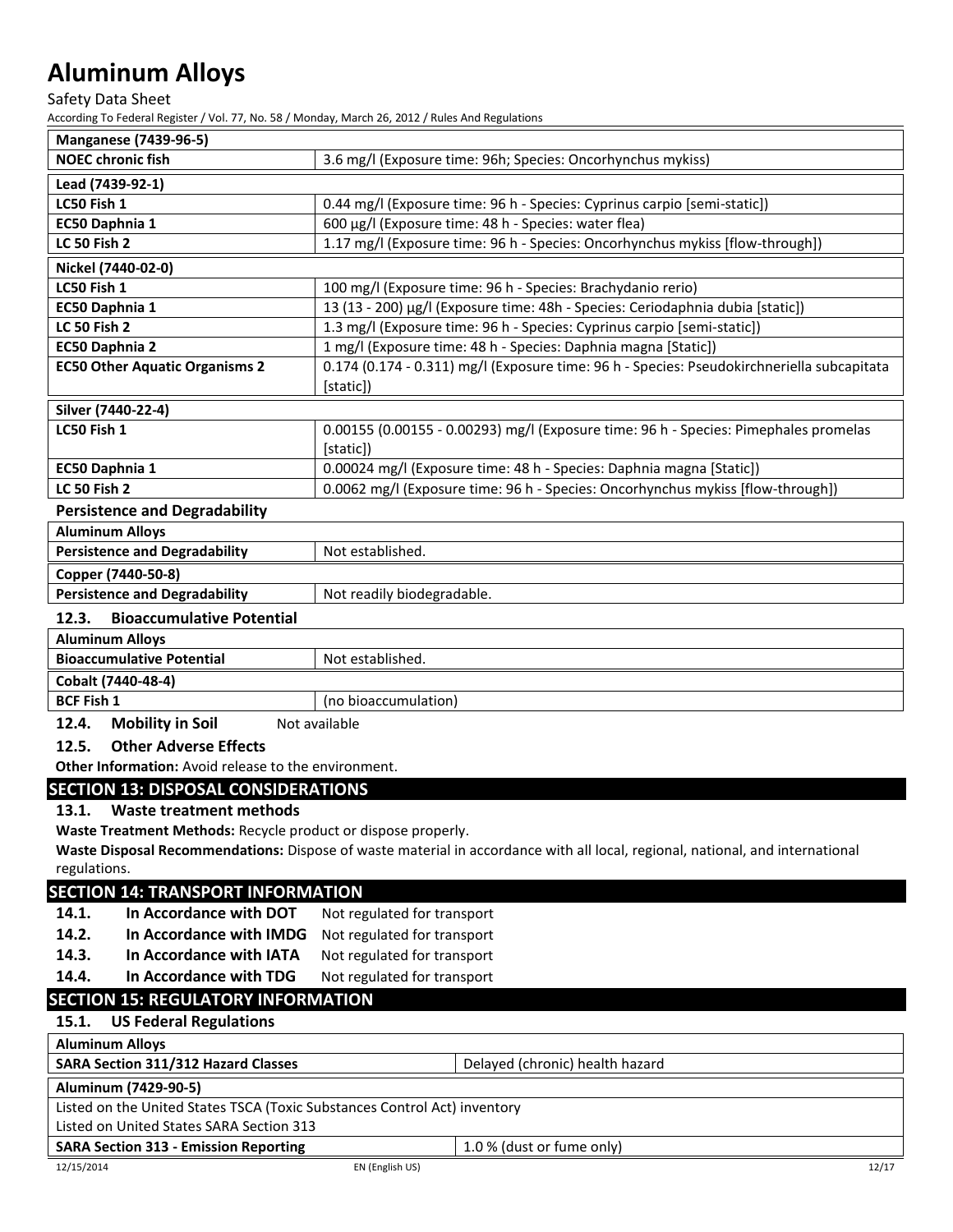Safety Data Sheet

| Silicon (7440-21-3)                                                       |                                                                |
|---------------------------------------------------------------------------|----------------------------------------------------------------|
| Listed on the United States TSCA (Toxic Substances Control Act) inventory |                                                                |
| Copper (7440-50-8)                                                        |                                                                |
| Listed on the United States TSCA (Toxic Substances Control Act) inventory |                                                                |
| Listed on United States SARA Section 313                                  |                                                                |
| <b>SARA Section 313 - Emission Reporting</b>                              | 1.0%                                                           |
| Cobalt (7440-48-4)                                                        |                                                                |
| Listed on the United States TSCA (Toxic Substances Control Act) inventory |                                                                |
| Listed on United States SARA Section 313                                  |                                                                |
| <b>SARA Section 313 - Emission Reporting</b>                              | 0.1%                                                           |
| Zinc oxide (1314-13-2)                                                    |                                                                |
| Listed on the United States TSCA (Toxic Substances Control Act) inventory |                                                                |
| Tin (7440-31-5)                                                           |                                                                |
| Listed on the United States TSCA (Toxic Substances Control Act) inventory |                                                                |
| <b>Manganese (7439-96-5)</b>                                              |                                                                |
| Listed on the United States TSCA (Toxic Substances Control Act) inventory |                                                                |
| Listed on United States SARA Section 313                                  |                                                                |
| <b>SARA Section 313 - Emission Reporting</b>                              | 1.0%                                                           |
| Lead (7439-92-1)                                                          |                                                                |
| Listed on the United States TSCA (Toxic Substances Control Act) inventory |                                                                |
| Listed on United States SARA Section 313                                  |                                                                |
| <b>SARA Section 313 - Emission Reporting</b>                              | 0.1%                                                           |
| Nickel (7440-02-0)                                                        |                                                                |
| Listed on the United States TSCA (Toxic Substances Control Act) inventory |                                                                |
| Listed on United States SARA Section 313                                  |                                                                |
| RQ (Reportable Quantity, Section 304 of EPA's List of Lists):             | 100 lb (only applicable if particles are $<$ 100 $\mu$ m)      |
| <b>SARA Section 313 - Emission Reporting</b>                              | 0.1%                                                           |
| Silver (7440-22-4)                                                        |                                                                |
| Listed on the United States TSCA (Toxic Substances Control Act) inventory |                                                                |
| Listed on United States SARA Section 313                                  |                                                                |
| RQ (Reportable Quantity, Section 304 of EPA's List of Lists):             | 1000 lb < 100 um<br>CERCLA/SARA RQ CHANGE TITLE                |
| <b>SARA Section 313 - Emission Reporting</b>                              | 1.0%                                                           |
| 15.2.<br><b>US State Regulations</b>                                      |                                                                |
| Cobalt (7440-48-4)                                                        |                                                                |
| U.S. - California - Proposition 65 - Carcinogens List                     | WARNING: This product contains chemicals known to the State of |
|                                                                           | California to cause cancer.                                    |
| Lead (7439-92-1)                                                          |                                                                |
| U.S. - California - Proposition 65 - Carcinogens List                     | WARNING: This product contains chemicals known to the State of |
|                                                                           | California to cause cancer.                                    |
| U.S. - California - Proposition 65 - Developmental Toxicity               | WARNING: This product contains chemicals known to the State of |
|                                                                           | California to cause birth defects.                             |
| U.S. - California - Proposition 65 - Reproductive Toxicity -              | WARNING: This product contains chemicals known to the State of |
| Female                                                                    | California to cause (Female) reproductive harm.                |
| U.S. - California - Proposition 65 - Reproductive Toxicity -              | WARNING: This product contains chemicals known to the State of |
| Male                                                                      | California to cause (Male) reproductive harm.                  |
| Nickel (7440-02-0)                                                        |                                                                |

| U.S. - California - Proposition 65 - Carcinogens List | <sup>1</sup> WARNING: This product contains chemicals known to the State of |
|-------------------------------------------------------|-----------------------------------------------------------------------------|
|                                                       | California to cause cancer.                                                 |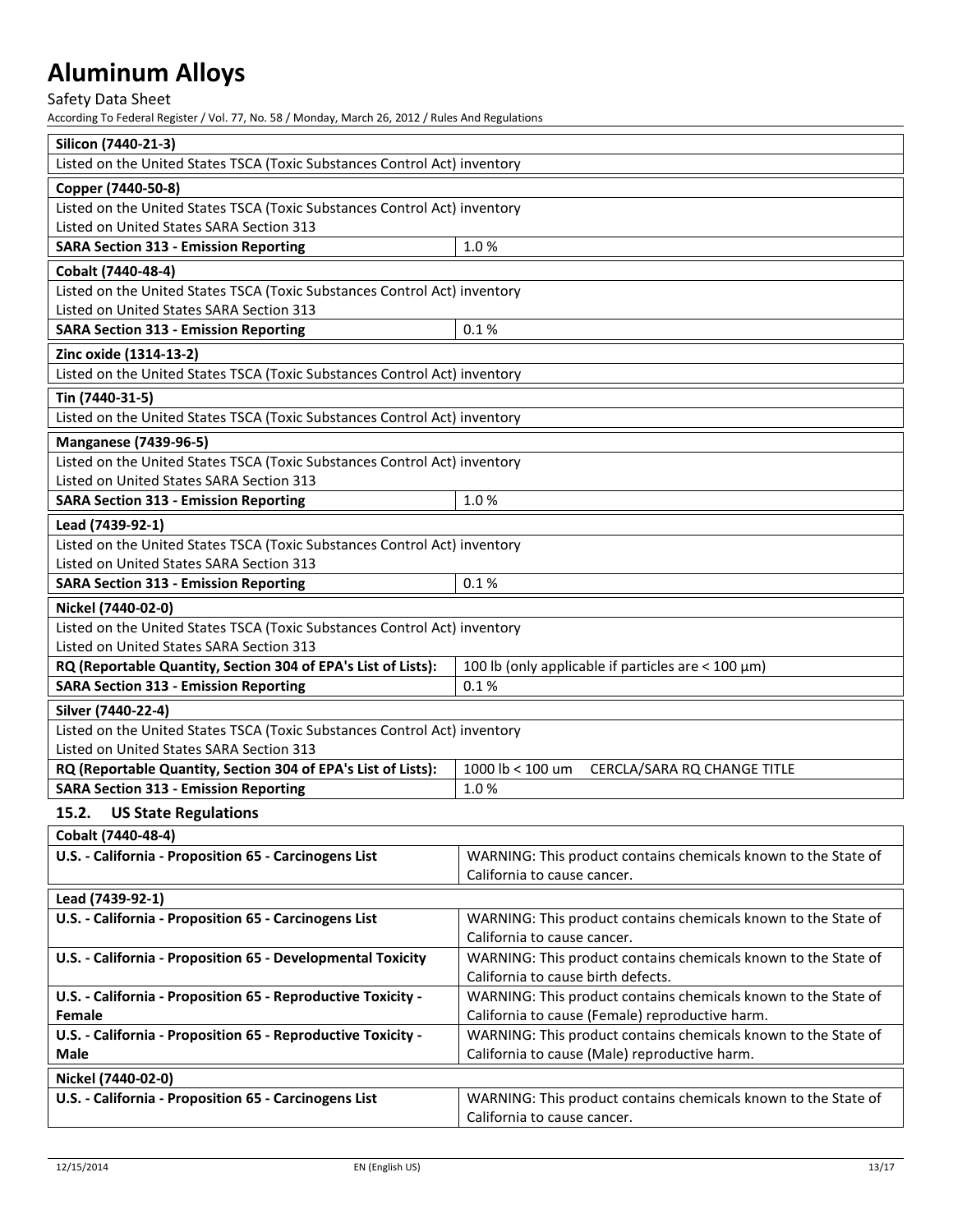Safety Data Sheet

According To Federal Register / Vol. 77, No. 58 / Monday, March 26, 2012 / Rules And Regulations

| Aluminum (7429-90-5)                                                     |
|--------------------------------------------------------------------------|
| U.S. - Massachusetts - Right To Know List                                |
| U.S. - New Jersey - Right to Know Hazardous Substance List               |
| U.S. - Pennsylvania - RTK (Right to Know) - Environmental Hazard List    |
| U.S. - Pennsylvania - RTK (Right to Know) List                           |
| Silicon (7440-21-3)                                                      |
| U.S. - Massachusetts - Right To Know List                                |
| U.S. - New Jersey - Right to Know Hazardous Substance List               |
| U.S. - Pennsylvania - RTK (Right to Know) List                           |
| Copper (7440-50-8)                                                       |
| U.S. - Massachusetts - Right To Know List                                |
| U.S. - New Jersey - Right to Know Hazardous Substance List               |
| U.S. - Pennsylvania - RTK (Right to Know) - Environmental Hazard List    |
| U.S. - Pennsylvania - RTK (Right to Know) List                           |
| Cobalt (7440-48-4)                                                       |
| U.S. - Massachusetts - Right To Know List                                |
| U.S. - New Jersey - Right to Know Hazardous Substance List               |
| U.S. - Pennsylvania - RTK (Right to Know) - Environmental Hazard List    |
| U.S. - Pennsylvania - RTK (Right to Know) List                           |
| Zinc oxide (1314-13-2)                                                   |
| U.S. - Massachusetts - Right To Know List                                |
| U.S. - New Jersey - Right to Know Hazardous Substance List               |
| U.S. - Pennsylvania - RTK (Right to Know) - Environmental Hazard List    |
| U.S. - Pennsylvania - RTK (Right to Know) List                           |
| Tin (7440-31-5)                                                          |
| U.S. - Massachusetts - Right To Know List                                |
| U.S. - New Jersey - Right to Know Hazardous Substance List               |
| U.S. - Pennsylvania - RTK (Right to Know) List                           |
| <b>Manganese (7439-96-5)</b>                                             |
| U.S. - Massachusetts - Right To Know List                                |
| U.S. - New Jersey - Right to Know Hazardous Substance List               |
| U.S. - Pennsylvania - RTK (Right to Know) - Environmental Hazard List    |
| U.S. - Pennsylvania - RTK (Right to Know) List                           |
| Lead (7439-92-1)                                                         |
| U.S. - Massachusetts - Right To Know List                                |
| U.S. - New Jersey - Right to Know Hazardous Substance List               |
| U.S. - Pennsylvania - RTK (Right to Know) - Environmental Hazard List    |
| U.S. - Pennsylvania - RTK (Right to Know) List                           |
| Nickel (7440-02-0)                                                       |
| U.S. - Massachusetts - Right To Know List                                |
| U.S. - New Jersey - Right to Know Hazardous Substance List               |
| U.S. - Pennsylvania - RTK (Right to Know) - Environmental Hazard List    |
| U.S. - Pennsylvania - RTK (Right to Know) - Special Hazardous Substances |
| U.S. - Pennsylvania - RTK (Right to Know) List                           |
|                                                                          |
| Silver (7440-22-4)                                                       |
| U.S. - Massachusetts - Right To Know List                                |
| U.S. - New Jersey - Right to Know Hazardous Substance List               |
| U.S. - Pennsylvania - RTK (Right to Know) - Environmental Hazard List    |
| U.S. - Pennsylvania - RTK (Right to Know) List                           |
| 15.3.<br><b>Canadian Regulations</b>                                     |

## **Aluminum Alloys**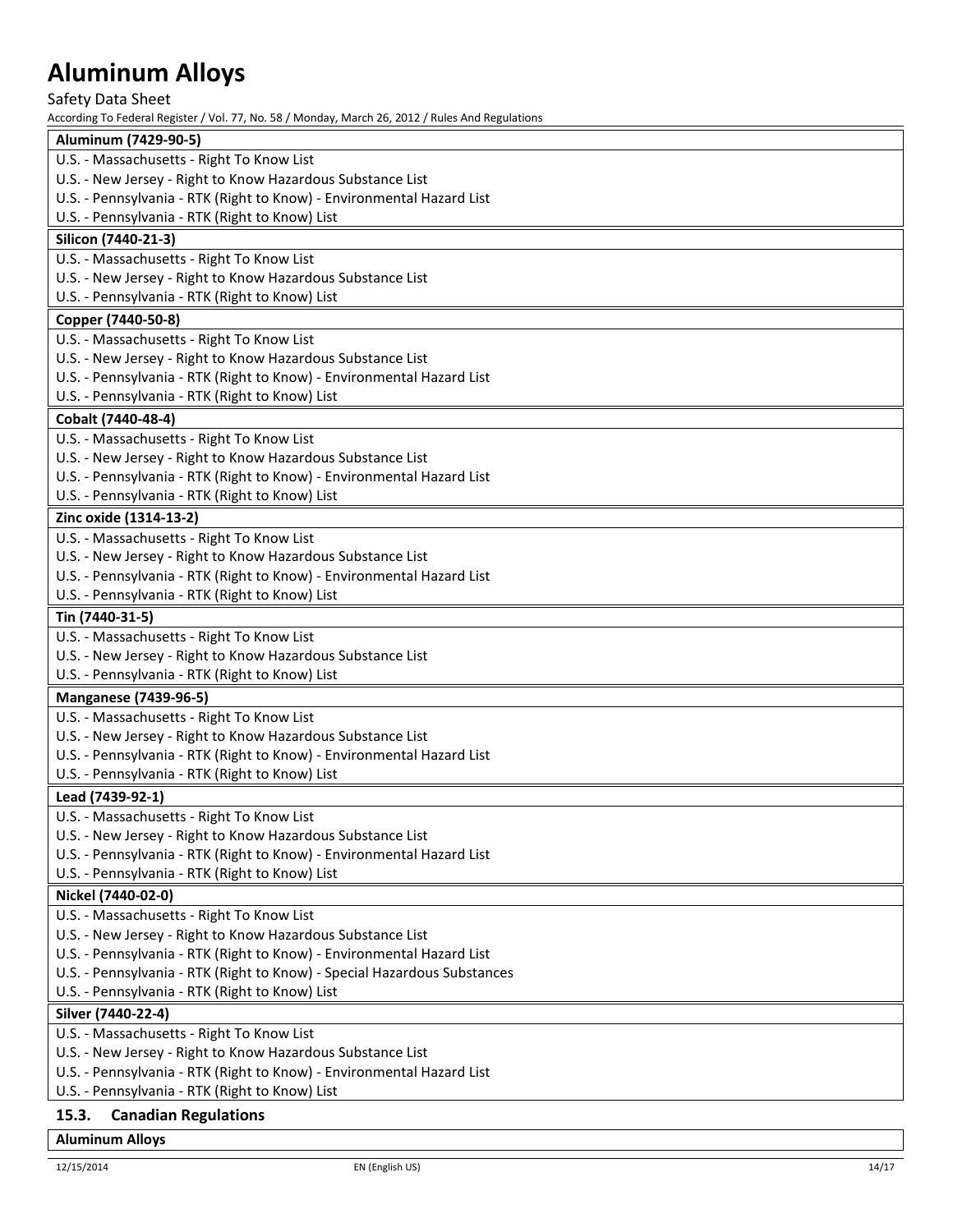## Safety Data Sheet

| <b>WHMIS Classification</b>                             | Uncontrolled product according to WHMIS classification criteria                    |
|---------------------------------------------------------|------------------------------------------------------------------------------------|
| Aluminum (7429-90-5)                                    |                                                                                    |
| Listed on the Canadian DSL (Domestic Substances List)   |                                                                                    |
| Listed on the Canadian IDL (Ingredient Disclosure List) |                                                                                    |
| IDL Concentration 1%                                    |                                                                                    |
| <b>WHMIS Classification</b>                             | Class B Division 6 - Reactive Flammable Material                                   |
|                                                         | Class B Division 4 - Flammable Solid                                               |
|                                                         |                                                                                    |
| Silicon (7440-21-3)                                     |                                                                                    |
| Listed on the Canadian DSL (Domestic Substances List)   |                                                                                    |
| <b>WHMIS Classification</b>                             | Uncontrolled product according to WHMIS classification criteria                    |
| Copper (7440-50-8)                                      |                                                                                    |
| Listed on the Canadian DSL (Domestic Substances List)   |                                                                                    |
| Listed on the Canadian IDL (Ingredient Disclosure List) |                                                                                    |
| <b>IDL Concentration 1%</b>                             |                                                                                    |
| <b>WHMIS Classification</b>                             | Uncontrolled product according to WHMIS classification criteria                    |
| Cobalt (7440-48-4)                                      |                                                                                    |
| Listed on the Canadian DSL (Domestic Substances List)   |                                                                                    |
| Listed on the Canadian IDL (Ingredient Disclosure List) |                                                                                    |
| IDL Concentration 0.1 %                                 |                                                                                    |
| <b>WHMIS Classification</b>                             | Class D Division 2 Subdivision A - Very toxic material causing other toxic effects |
|                                                         | Class D Division 2 Subdivision B - Toxic material causing other toxic effects      |
|                                                         |                                                                                    |
| Zinc oxide (1314-13-2)                                  |                                                                                    |
| Listed on the Canadian DSL (Domestic Substances List)   |                                                                                    |
| Listed on the Canadian IDL (Ingredient Disclosure List) |                                                                                    |
| <b>IDL Concentration 1%</b>                             |                                                                                    |
| <b>WHMIS Classification</b>                             | Uncontrolled product according to WHMIS classification criteria                    |
| Tin (7440-31-5)                                         |                                                                                    |
| Listed on the Canadian DSL (Domestic Substances List)   |                                                                                    |
| Listed on the Canadian IDL (Ingredient Disclosure List) |                                                                                    |
| <b>IDL Concentration 1%</b>                             |                                                                                    |
| <b>WHMIS Classification</b>                             | Uncontrolled product according to WHMIS classification criteria                    |
|                                                         |                                                                                    |
| <b>Manganese (7439-96-5)</b>                            |                                                                                    |
| Listed on the Canadian DSL (Domestic Substances List)   |                                                                                    |
| Listed on the Canadian IDL (Ingredient Disclosure List) |                                                                                    |
| <b>IDL Concentration 1%</b>                             |                                                                                    |
| <b>WHMIS Classification</b>                             | Uncontrolled product according to WHMIS classification criteria                    |
| Lead (7439-92-1)                                        |                                                                                    |
| Listed on the Canadian DSL (Domestic Substances List)   |                                                                                    |
| Listed on the Canadian IDL (Ingredient Disclosure List) |                                                                                    |
| IDL Concentration 0.1 %                                 |                                                                                    |
| <b>WHMIS Classification</b>                             | Class D Division 2 Subdivision A - Very toxic material causing other toxic effects |
|                                                         |                                                                                    |
| Nickel (7440-02-0)                                      |                                                                                    |
| Listed on the Canadian DSL (Domestic Substances List)   |                                                                                    |
| Listed on the Canadian IDL (Ingredient Disclosure List) |                                                                                    |
| IDL Concentration 0.1 %                                 |                                                                                    |
| <b>WHMIS Classification</b>                             | Class D Division 2 Subdivision B - Toxic material causing other toxic effects      |
| Silver (7440-22-4)                                      |                                                                                    |
| Listed on the Canadian DSL (Domestic Substances List)   |                                                                                    |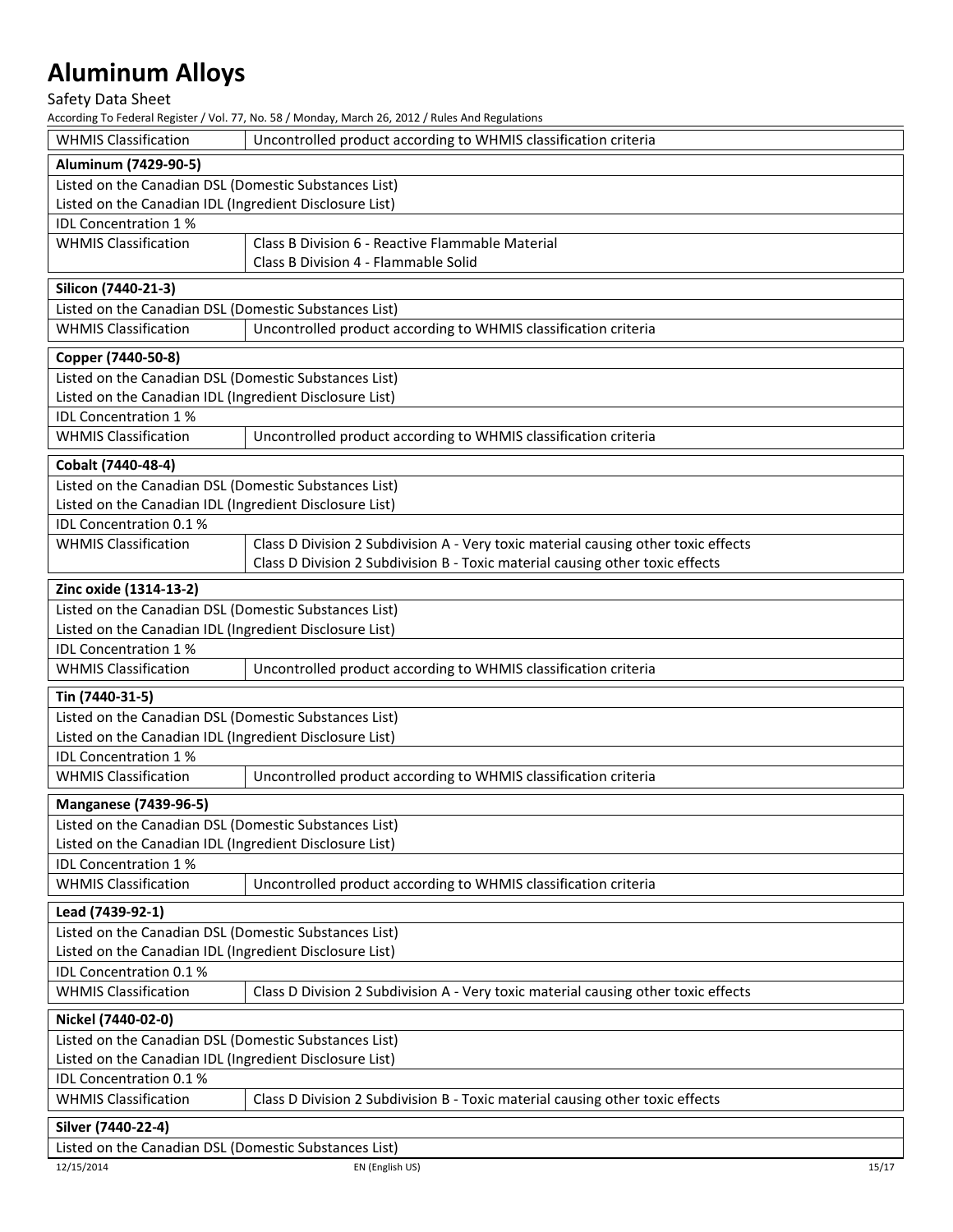Safety Data Sheet

According To Federal Register / Vol. 77, No. 58 / Monday, March 26, 2012 / Rules And Regulations

| Listed on the Canadian IDL (Ingredient Disclosure List) |                                                                 |
|---------------------------------------------------------|-----------------------------------------------------------------|
| IDL Concentration 1 %                                   |                                                                 |
| <b>WHMIS Classification</b>                             | Uncontrolled product according to WHMIS classification criteria |

This product has been classified in accordance with the hazard criteria of the Controlled Products Regulations (CPR) and the SDS contains all of the information required by CPR.

## **SECTION 16: OTHER INFORMATION, INCLUDING DATE OF PREPARATION OR LAST REVISION**

**Revision Date** : 12/15/2014

Other Information **cometable in the SUS repared in accordance with the SDS requirements of the OSHA** Hazard Communication Standard 29 CFR 1910.1200.

#### **GHS Full Text Phrases**:

| Acute Tox. 1<br>(Inhalation:dust, mist) | Acute toxicity (inhalation:dust, mist) Category 1                                   |
|-----------------------------------------|-------------------------------------------------------------------------------------|
| Acute Tox. 4<br>(Inhalation:dust, mist) | Acute toxicity (inhalation:dust, mist) Category 4                                   |
| Acute Tox. 4 (Oral)                     | Acute toxicity (oral) Category 4                                                    |
| Aquatic Acute 1                         | Hazardous to the aquatic environment - Acute Hazard Category 1                      |
| <b>Aquatic Acute 3</b>                  | Hazardous to the aquatic environment - Acute Hazard Category 3                      |
| Aquatic Chronic 1                       | Hazardous to the aquatic environment - Chronic Hazard Category 1                    |
| <b>Aquatic Chronic 3</b>                | Hazardous to the aquatic environment - Chronic Hazard Category 3                    |
| Carc. 1B                                | Carcinogenicity Category 1B                                                         |
| Carc. 2                                 | <b>Carcinogenicity Category 2</b>                                                   |
| Comb. Dust                              | Combustible Dust                                                                    |
| Eye Irrit. 2A                           | Serious eye damage/eye irritation Category 2A                                       |
| Flam. Sol. 1                            | Flammable solids Category 1                                                         |
| Repr. 1A                                | Reproductive toxicity Category 1A                                                   |
| Repr. 2                                 | Reproductive toxicity Category 2                                                    |
| Resp. Sens. 1B                          | Respiratory sensitisation Category 1B                                               |
| Skin Sens. 1                            | Skin sensitization Category 1                                                       |
| STOT RE 1                               | Specific target organ toxicity (repeated exposure) Category 1                       |
| STOT SE 3                               | Specific target organ toxicity (single exposure) Category 3                         |
| Water-react. 2                          | Substances and mixtures which in contact with water emit flammable gases Category 2 |
| H228                                    | Flammable solid                                                                     |
|                                         | May form combustible dust concentrations in air                                     |
| H261                                    | In contact with water releases flammable gases                                      |
| H302                                    | Harmful if swallowed                                                                |
| H317                                    | May cause an allergic skin reaction                                                 |
| H319                                    | Causes serious eye irritation                                                       |
| H330                                    | Fatal if inhaled                                                                    |
| H332                                    | Harmful if inhaled                                                                  |
| H334                                    | May cause allergy or asthma symptoms or breathing difficulties if inhaled           |
| H335                                    | May cause respiratory irritation                                                    |
| H350                                    | May cause cancer                                                                    |
| H351                                    | Suspected of causing cancer                                                         |
| H360                                    | May damage fertility or the unborn child                                            |
| H361                                    | Suspected of damaging fertility or the unborn child                                 |
| H372                                    | Causes damage to organs through prolonged or repeated exposure                      |
| H400                                    | Very toxic to aquatic life                                                          |
| H402                                    | Harmful to aquatic life                                                             |
|                                         |                                                                                     |